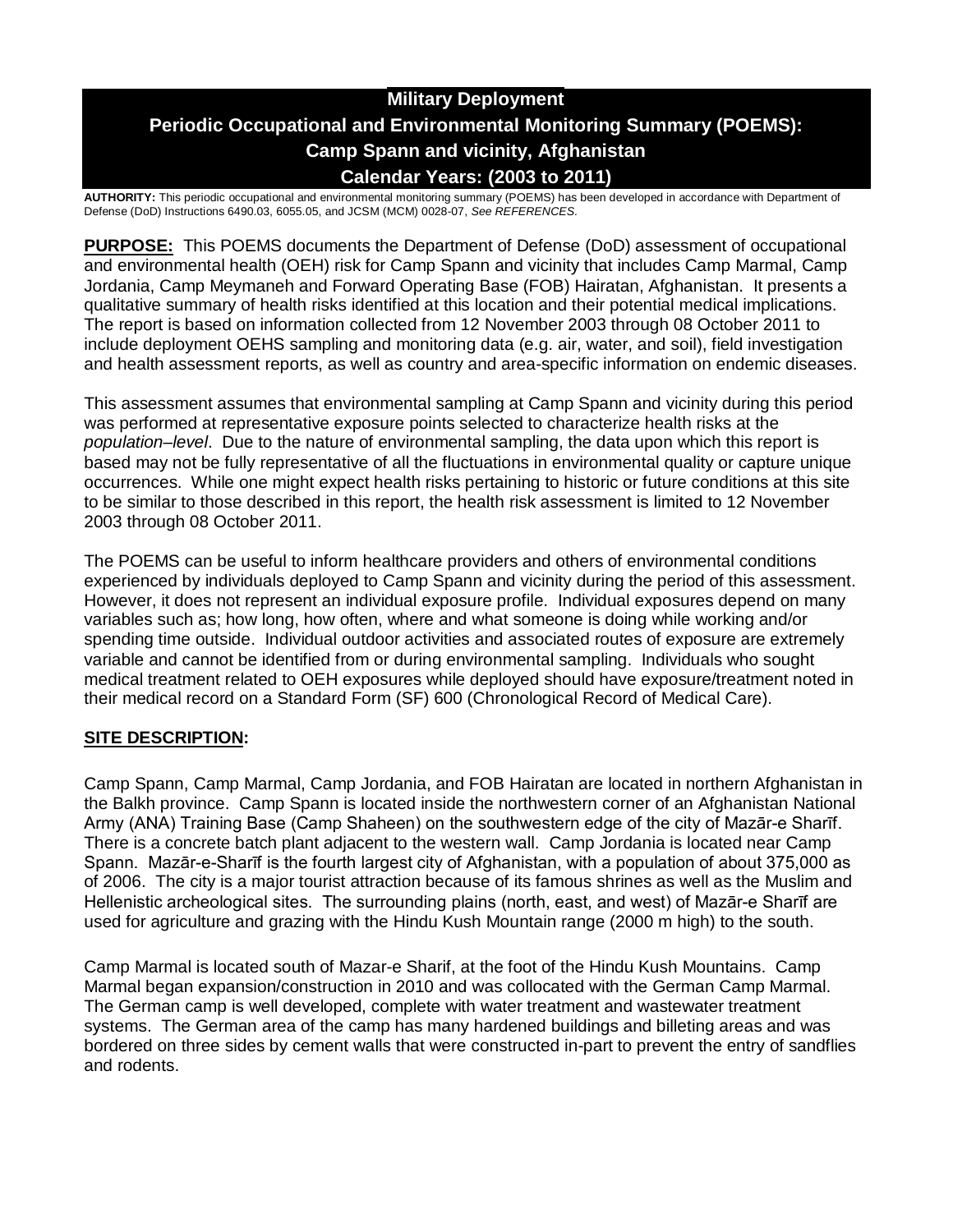FOB Hairatan is located approximately 60 km north of Mazar-e Sharif close to the city of Termez, on the Amu Darya River. The river forms the border with Uzbekistan, and the two nations are connected by the Afghanistan–Uzbekistan Friendship Bridge.

Camp Meymaneh is located in northern Afghanistan in the Faryab province north of the city of Meymaneh and approximately 250 km west southwest of Mazar-e Sharif. The city of Meymaneh is located at the northern foot of the Torkestan Range at an elevation of 877 m on the old terrace of the Qeysar or Meymaneh River. The highlands of the Meymaneh region generally possess very rich topsoil which supports seasonal agricultural activities.

**SUMMARY:** Conditions that may pose a Moderate or greater health risk are summarized in Table 1. Table 2 provides population based risk estimates for identified OEH conditions at Camp Spann and vicinity. As indicated in the detailed sections that follow Table 2, controls established to reduce health risk were factored into this assessment. In some cases, e.g. ambient air, specific controls are noted, but not routinely available/feasible.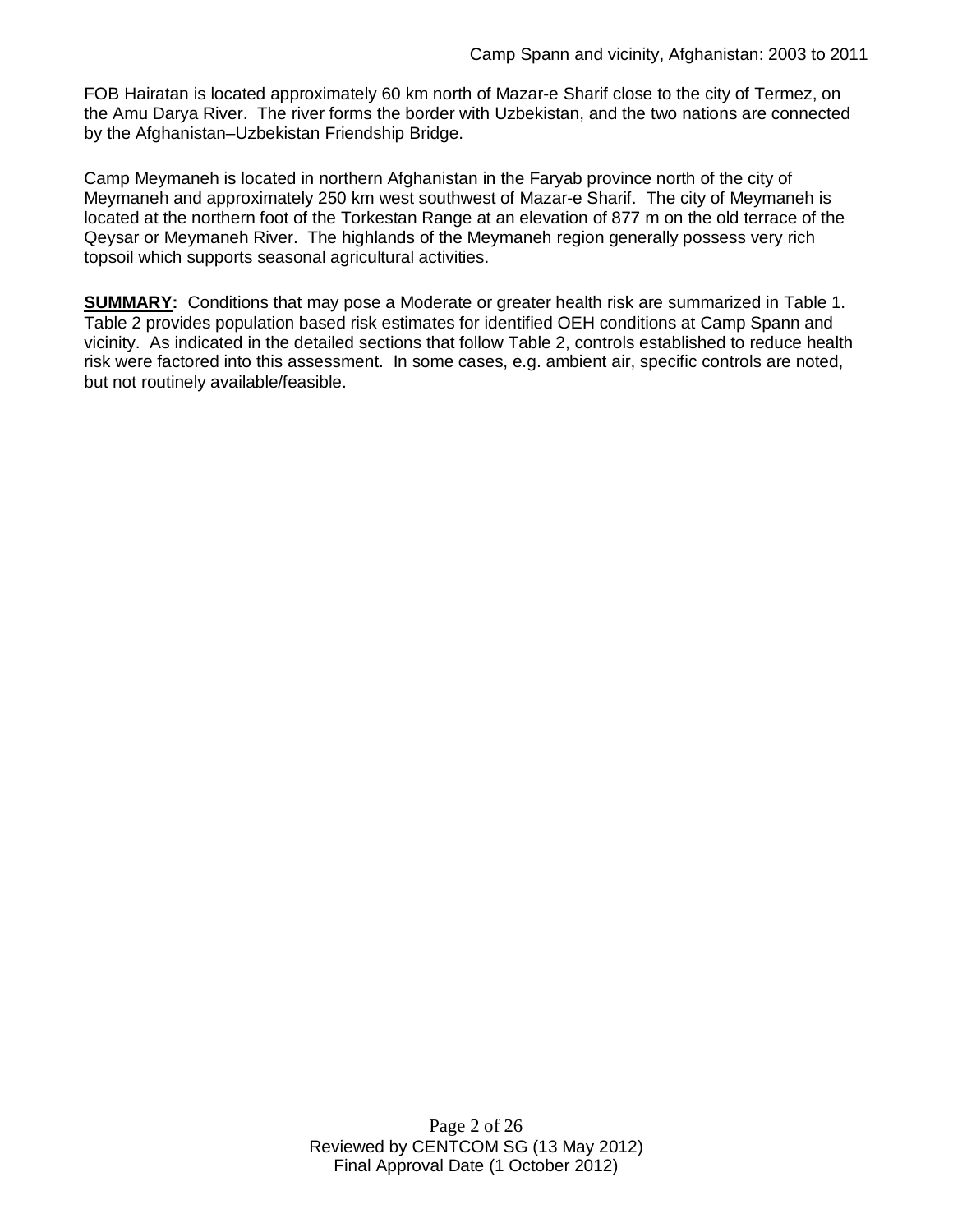#### **Table 1: Summary of Occupational and Environmental Conditions with MODERATE or Greater Health Risk**

#### *Short-term health risks & medical implications:*

The following hazards may be associated with potential health effects in some personnel during deployment at Camp Spann and vicinity that includes Camp Marmal, Camp Jordania, Camp Meymaneh and FOB Hairatan:

Inhalable coarse particulate matter less than 10 micrometers in diameter (PM10); inhalable fine particulate matter less than 2.5 micrometers in diameter (PM2.5); food/waterborne diseases (e.g., bacterial diarrhea, hepatitis A, typhoid fever, brucellosis, diarrhea-cholera, diarrhea-protozoal, hepatitis E); other endemic diseases (malaria, cutaneous leishmaniasis, Crimean-Congo hemorrhagic fever, sandfly fever, typhus-miteborne, leptospirosis, Tuberculosis (TB), rabies, anthrax, Q fever); and heat stress. For food/waterborne diseases (e.g., bacterial diarrhea, hepatitis A, typhoid fever, brucellosis, diarrhea-cholera, diarrhea-protozoal, hepatitis E), if ingesting local food and water, the health effects can temporarily incapacitate personnel (diarrhea) or result in prolonged illness (hepatitis A, typhoid fever, brucellosis, hepatitis E). Risks from food/waterborne diseases may have been reduced with preventive medicine controls and mitigation, which includes hepatitis A and typhoid fever vaccinations and only drinking from approved water sources in accordance with standing CENTCOM policy. For other vector-borne endemic diseases (malaria, cutaneous leishmaniasis, Crimean-Congo hemorrhagic fever, sandfly fever, typhus-miteborne), these diseases may constitute a significant risk due to exposure to biting vectors; risk reduced to low by proper wear of the treated uniform, application of repellent to exposed skin and bed net, and appropriate chemoprophylaxis. For water contact diseases (leptospirosis) activities involving extensive contact with surface water increase risk. For respiratory diseases (Tuberculosis (TB)), personnel in close-quarter conditions could have been at risk for person-to-person spread. Animal contact diseases (rabies, anthrax, Q fever), pose year-round risk. For heat stress, risk can be greater for susceptible persons including those older than 45, of low fitness level, unacclimatized, or with underlying medical conditions. Risks from heat stress may have been reduced with preventive medicine controls, work-rest cycles, and mitigation.

Air quality: For PM10 and PM2.5, exposures may result in mild to more serious short-term health effects (e.g., eye, nose or throat and lung irritation) in some personnel while at this site. For PM10 and PM2.5, certain subgroups of the deployed forces (e.g., those with pre-existing asthma/cardio-pulmonary conditions) are at greatest risk of developing notable health effects. Although most effects from exposure to particulate matter should have resolved post-deployment, providers should be prepared to consider the relationship between deployment exposures and current complaints. Some individuals may have sought treatment for acute respiratory irritation during their time at Camp Spann, Camp Marmal, Camp Jordania, Camp Meymaneh and FOB Hairatan. Personnel who reported with symptoms or required treatment while at this site should have exposure/treatment noted in medical record (e.g., electronic medical record and/or on a Standard Form (SF) 600 (Chronological Record of Medical Care).

#### *Long-term health risks & medical implications:*

The following hazards may be associated with potential chronic health effects in some personnel during deployment at Camp Spann and vicinity that includes Camp Marmal, Camp Jordania, Camp Meymaneh and FOB Hairatan:

The hazards associated with potential long-term health effects at Camp Spann, Camp Marmal, Camp Jordania, Camp Meymaneh and FOB Hairatan include inhalable fine particulate matter less than 2.5 micrometers in diameter (PM2.5).

Air Quality: For inhalational exposure to high levels of dust and particulate matter, such as during high winds or dust storms, it is considered possible that some otherwise healthy personnel who were exposed for a long-term period to dust and particulate matter could develop certain health conditions (e.g., reduced lung function, cardiopulmonary disease). Personnel with a history of asthma or cardiopulmonary disease could potentially be more likely to develop such chronic health conditions. While the PM exposures are documented and archived, at this time there are no specific recommended, post-deployment medical surveillance evaluations or treatments. Providers should still consider overall individual health status (e.g., any underlying conditions/susceptibilities) and any potential unique individual exposures (such as occupational or specific personal dosimeter data) and individual behaviors when assessing individual concerns.

Certain individuals may need to be followed/evaluated for specific occupational exposures/injuries (e.g., annual audiograms as part of the medical surveillance for those enrolled in the Hearing Conservation Program; and personnel covered by Respiratory Protection Program and/or Hazardous Waste/Emergency Responders Medical Surveillance).

> Page 3 of 26 Reviewed by CENTCOM SG (13 May 2012) Final Approval Date (1 October 2012)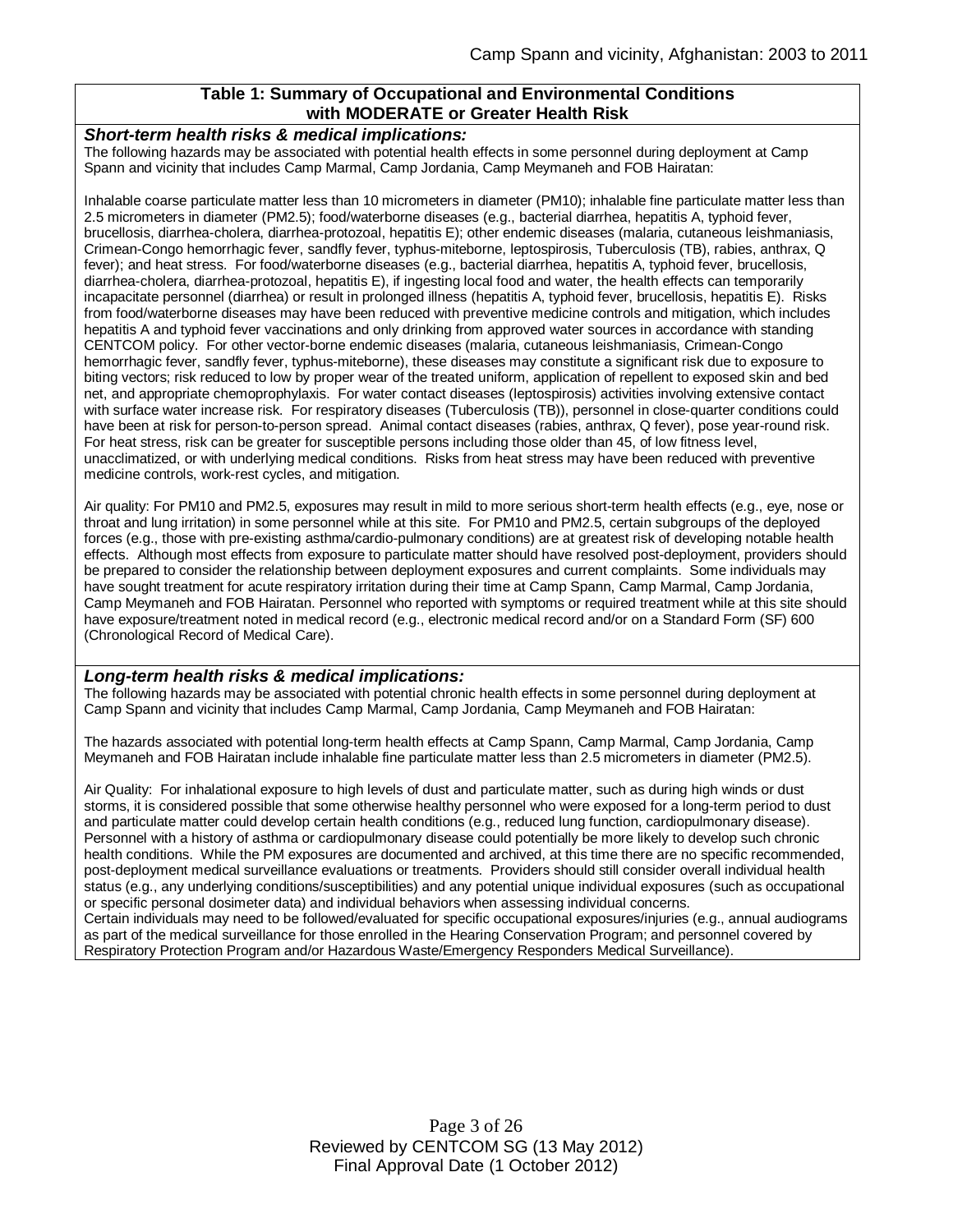| Table 2. Population-Based Health Risk Estimates - Camp Spann and vicinity that includes Camp |  |
|----------------------------------------------------------------------------------------------|--|
| Marmal, Camp Jordania, Camp Meymaneh and FOB Hairatan <sup>1,2</sup>                         |  |

| Source of<br><b>Identified Health</b><br>Risk <sup>3</sup>                      | Unmitigated Health Risk Estimate <sup>4</sup>                                                                                                                                                                                                                                                                                                                                   | <b>Control Measures</b><br>Implemented                                                                                                                    | <b>Residual Health Risk Estimate<sup>4</sup></b>                                                                                                                                                                                                                                                                                                                                |
|---------------------------------------------------------------------------------|---------------------------------------------------------------------------------------------------------------------------------------------------------------------------------------------------------------------------------------------------------------------------------------------------------------------------------------------------------------------------------|-----------------------------------------------------------------------------------------------------------------------------------------------------------|---------------------------------------------------------------------------------------------------------------------------------------------------------------------------------------------------------------------------------------------------------------------------------------------------------------------------------------------------------------------------------|
| <b>AIR</b>                                                                      |                                                                                                                                                                                                                                                                                                                                                                                 |                                                                                                                                                           |                                                                                                                                                                                                                                                                                                                                                                                 |
| Particulate<br>matter less than<br>10 micrometers<br>in diameter<br>$(PM_{10})$ | Short-term: Low to Moderate, Daily<br>levels vary, acute health effects (e.g.,<br>upper respiratory tract irritation) more<br>pronounced during peak days. More<br>serious effects are possible in<br>susceptible persons (e.g., those with<br>asthma/existing respiratory diseases).<br>Long-term: No health guidelines                                                        | Limiting strenuous<br>physical activities when air<br>quality is especially poor;<br>and actions such as<br>closing tent flaps,<br>windows, and doors.    | Short-term: Low to Moderate, Daily<br>levels vary, acute health effects (e.g.,<br>upper respiratory tract irritation) more<br>pronounced during peak days. More<br>serious effects are possible in<br>susceptible persons (e.g., those with<br>asthma/existing respiratory diseases).<br>Long-term: No health guidelines                                                        |
| Water                                                                           |                                                                                                                                                                                                                                                                                                                                                                                 |                                                                                                                                                           |                                                                                                                                                                                                                                                                                                                                                                                 |
|                                                                                 | Short-term: No data available                                                                                                                                                                                                                                                                                                                                                   | U.S. Army Public Health                                                                                                                                   | Short-term: Low                                                                                                                                                                                                                                                                                                                                                                 |
| <b>Consumed Water</b><br>(Water Used for<br>Drinking)                           | Long-term: No data available                                                                                                                                                                                                                                                                                                                                                    | Command (USAPHC)<br>former U.S. Army<br>Veterinary Command<br>(VETCOM) approved<br>bottled water and potable<br>water only from approved<br>water sources | Long-term: Low                                                                                                                                                                                                                                                                                                                                                                  |
| Water for Other<br>Purposes                                                     | Short-term: Low health risk for<br>ROWPU-treated water (non-drinking)<br>at Camp Spann and untreated water<br>(non-drinking) at Camp Jordania from<br>exposure to magnesium may be<br>associated with increased incidences<br>of laxative effects, which could lead to<br>performance-degrading dehydration.<br>Long-term: : None identified based on<br>available sample data. | Water treated in<br>accordance with<br>standards applicable to its<br>intended use                                                                        | Short-term: Low health risk for<br>ROWPU-treated water (non-drinking)<br>at Camp Spann and untreated water<br>(non-drinking) at Camp Jordania from<br>exposure to magnesium may be<br>associated with increased incidences<br>of laxative effects, which could lead to<br>performance-degrading dehydration.<br>Long-term: : None identified based on<br>available sample data. |
| <b>ENDEMIC</b><br><b>DISEASE</b>                                                |                                                                                                                                                                                                                                                                                                                                                                                 |                                                                                                                                                           |                                                                                                                                                                                                                                                                                                                                                                                 |
| Food<br>borne/Waterborne<br>(e.g., diarrhea-<br>bacteriological)                | Short-term: Variable; High (bacterial<br>diarrhea, hepatitis A, typhoid fever) to<br>Moderate (diarrhea-cholera, diarrhea-<br>protozoal, brucellosis, hepatitis E) if<br>ingesting local food/water, the health<br>effects can temporarily incapacitate<br>personnel (diarrhea) or result in<br>prolonged illness (hepatitis A, Typhoid<br>fever, hepatitis E, brucellosis).    | Preventive measures<br>include Hepatitis A and<br>Typhoid fever vaccination<br>and consumption of food<br>and water only from<br>approved sources.        | Short-term: Low to none                                                                                                                                                                                                                                                                                                                                                         |
|                                                                                 | Long-term: none identified                                                                                                                                                                                                                                                                                                                                                      |                                                                                                                                                           | Long-term: No data available                                                                                                                                                                                                                                                                                                                                                    |
| Arthropod Vector<br><b>Borne</b>                                                | Short-term: Variable; High for malaria,<br>Moderate for leishmaniasis -<br>cutaneous (acute), Crimean-Congo<br>hemorrhagic fever, sandfly fever,<br>typhus-miteborne; and Low for, the<br>plague and West Nile fever.                                                                                                                                                           | Preventive measures<br>include proper wear of<br>treated uniform,<br>application of repellent to<br>exposed skin, bed net<br>use, minimizing areas of     | Short-term: Low                                                                                                                                                                                                                                                                                                                                                                 |
|                                                                                 | Long-term: Low for Leishmaniasis-<br>visceral infection.                                                                                                                                                                                                                                                                                                                        | standing water and<br>appropriate<br>chemoprophylaxis.                                                                                                    | Long-term: No data available                                                                                                                                                                                                                                                                                                                                                    |
|                                                                                 | Short-term: Moderate for leptospirosis                                                                                                                                                                                                                                                                                                                                          | Recreational swimming in                                                                                                                                  | Short-term: Low for leptospirosis.                                                                                                                                                                                                                                                                                                                                              |
| Water-Contact<br>(e.g. wading,<br>swimming)                                     | Long-term: No data available                                                                                                                                                                                                                                                                                                                                                    | surface waters not likely in<br>this area of Afghanistan<br>during this time period.                                                                      | Long-term: No data available                                                                                                                                                                                                                                                                                                                                                    |

Page 4 of 26 Reviewed by CENTCOM SG (13 May 2012) Final Approval Date (1 October 2012)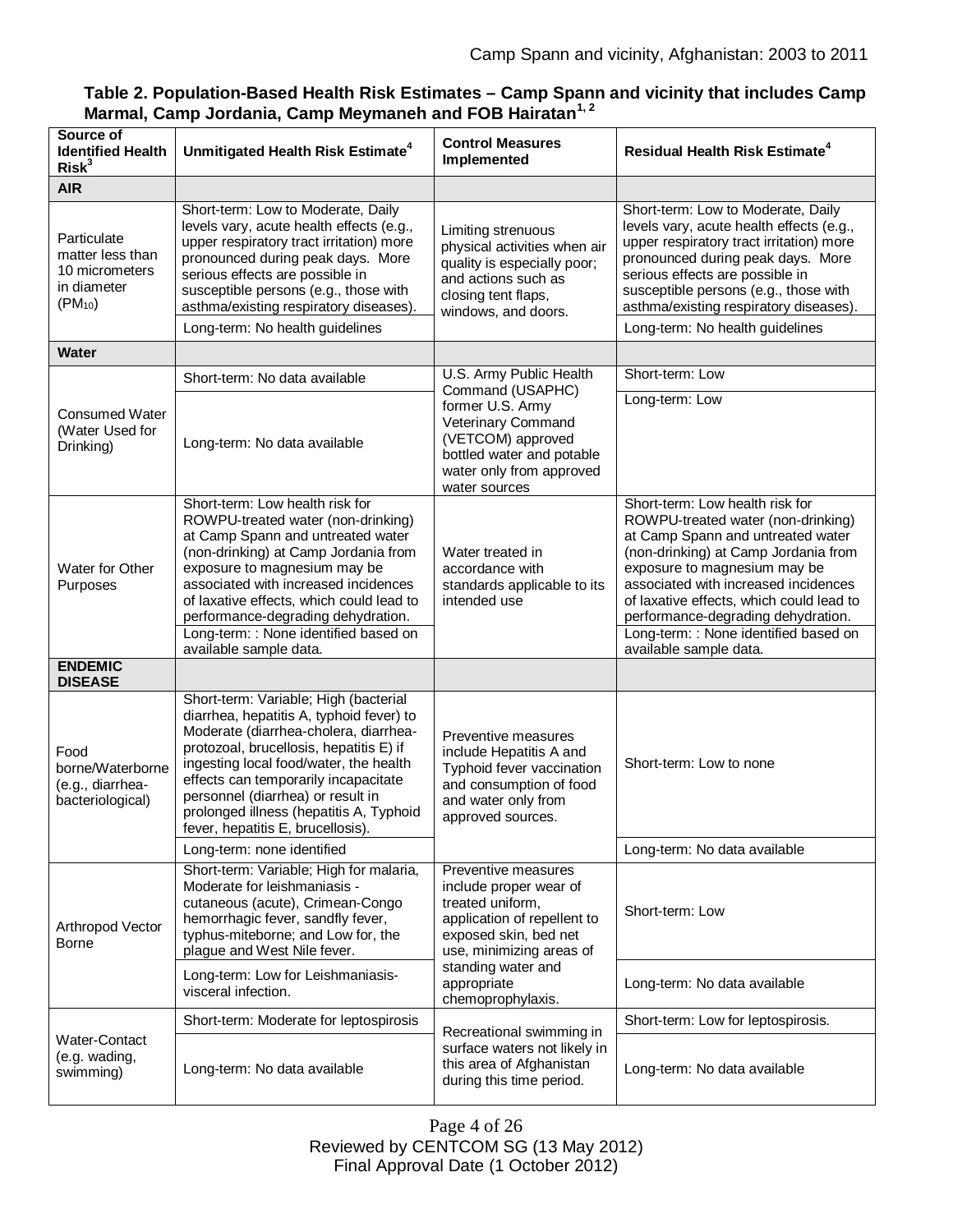|                                                     | Short-term: Variable; Moderate for                                                                                                                                                                                                                | Providing adequate living                                                                                                                                                                                                                                                                                                                                                                 |                                                                                                                                                                                                                                                  |
|-----------------------------------------------------|---------------------------------------------------------------------------------------------------------------------------------------------------------------------------------------------------------------------------------------------------|-------------------------------------------------------------------------------------------------------------------------------------------------------------------------------------------------------------------------------------------------------------------------------------------------------------------------------------------------------------------------------------------|--------------------------------------------------------------------------------------------------------------------------------------------------------------------------------------------------------------------------------------------------|
| Respiratory                                         | tuberculosis (TB) to Low for                                                                                                                                                                                                                      | and work space; medical                                                                                                                                                                                                                                                                                                                                                                   | Short-term: Low                                                                                                                                                                                                                                  |
|                                                     | meningococcal meningitis.                                                                                                                                                                                                                         | screening; vaccination.                                                                                                                                                                                                                                                                                                                                                                   |                                                                                                                                                                                                                                                  |
|                                                     | Long-term: No data available                                                                                                                                                                                                                      |                                                                                                                                                                                                                                                                                                                                                                                           | Long-term: No data available                                                                                                                                                                                                                     |
|                                                     | Short-term: Variable; Moderate for<br>rabies, anthrax, Q-fever to Low for<br>H5N1 avian influenza.                                                                                                                                                | Prohibiting contact with,<br>adoption, or feeding of<br>feral animals IAW U.S.<br><b>Central Command</b><br>(CENTCOM) General<br>Order (GO) 1B. Risks are<br>further reduced in the<br>event of assessed contact<br>by prompt post-exposure<br>rabies prophylaxis IAW<br>The Center for Disease<br>Control's (CDC) Advisory<br>Committee on<br><b>Immunization Practices</b><br>guidance. | Short-term: No data available                                                                                                                                                                                                                    |
| <b>Animal Contact</b>                               | Long-term: Low (Rabies)                                                                                                                                                                                                                           |                                                                                                                                                                                                                                                                                                                                                                                           | Long-term: No data available                                                                                                                                                                                                                     |
| <b>VENOMOUS</b><br><b>ANIMAL/</b><br><b>INSECTS</b> |                                                                                                                                                                                                                                                   |                                                                                                                                                                                                                                                                                                                                                                                           |                                                                                                                                                                                                                                                  |
| Snakes,<br>scorpions, and<br>spiders                | Short-term: Low; If encountered,<br>effects of venom vary with species<br>from mild localized swelling (e.g.<br>widow spider) to potentially lethal<br>effects (e.g. Haly's Pit Viper).                                                           | Risk reduced by avoiding<br>contact, proper wear of<br>uniform (especially<br>footwear), and proper and                                                                                                                                                                                                                                                                                   | Short-term: Low; If encountered,<br>effects of venom vary with species<br>from mild localized swelling (e.g.<br>widow spider) to potentially lethal<br>effects (e.g. Haly's Pit Viper).                                                          |
|                                                     | Long-term: No data available                                                                                                                                                                                                                      | timely treatment.                                                                                                                                                                                                                                                                                                                                                                         | Long-term: No data available                                                                                                                                                                                                                     |
| <b>HEAT/COLD</b><br><b>STRESS</b>                   |                                                                                                                                                                                                                                                   |                                                                                                                                                                                                                                                                                                                                                                                           |                                                                                                                                                                                                                                                  |
|                                                     | Short-term: Variable; Risk of heat<br>injury is High for May-September, and<br>Low for all other months.                                                                                                                                          | Work-rest cycles, proper                                                                                                                                                                                                                                                                                                                                                                  | Short-term: Variable; Risk of heat<br>injury in unacclimatized or susceptible<br>personnel is Moderate for May-<br>September and Low for all others.                                                                                             |
| Heat                                                | Long-term: Low, The long-term risk<br>was Low. However, the risk may be<br>greater to certain susceptible persons-<br>those older (i.e., greater than 45<br>years), in lesser physical shape, or<br>with underlying medical/health<br>conditions. | hydration and nutrition,<br>and Wet Bulb Globe<br>Temperature (WBGT)<br>monitoring.                                                                                                                                                                                                                                                                                                       | Long-term: Low, The long-term risk is<br>Low. However, the risk may be<br>greater to certain susceptible persons-<br>those older (i.e., greater than 45<br>years), in lesser physical shape, or<br>with underlying medical/health<br>conditions. |
|                                                     | Short-term: Low risk of cold<br>stress/injury.                                                                                                                                                                                                    | Risks from cold stress<br>reduced with protective                                                                                                                                                                                                                                                                                                                                         | Short-term: Low risk of cold<br>stress/injury.                                                                                                                                                                                                   |
| Cold                                                | Long-term: Low; Long-term health<br>implications from cold injuries are rare<br>but can occur, especially from more<br>serious injuries such as frost bite.                                                                                       | measures such as use of<br>the buddy system, limiting<br>exposure during cold<br>weather, proper hydration<br>and nutrition, and proper<br>wear of issued protective<br>clothing.                                                                                                                                                                                                         | Long-term: Low; Long-term health<br>implications from cold injuries are rare<br>but can occur, especially from more<br>serious injuries such as frost bite.                                                                                      |
| <b>Unique</b><br>Incidents/<br><b>Concerns</b>      |                                                                                                                                                                                                                                                   |                                                                                                                                                                                                                                                                                                                                                                                           |                                                                                                                                                                                                                                                  |
|                                                     | Short-term: Low health risk from                                                                                                                                                                                                                  |                                                                                                                                                                                                                                                                                                                                                                                           | Short-term: Low health risk from                                                                                                                                                                                                                 |
| Pesticides/Pest<br>Control                          | pesticide exposure.<br>Long-term: Low health risk from<br>pesticide exposure.                                                                                                                                                                     | See Section 10.4                                                                                                                                                                                                                                                                                                                                                                          | pesticide exposure.<br>Long-term: Low health risk from<br>pesticide exposure.                                                                                                                                                                    |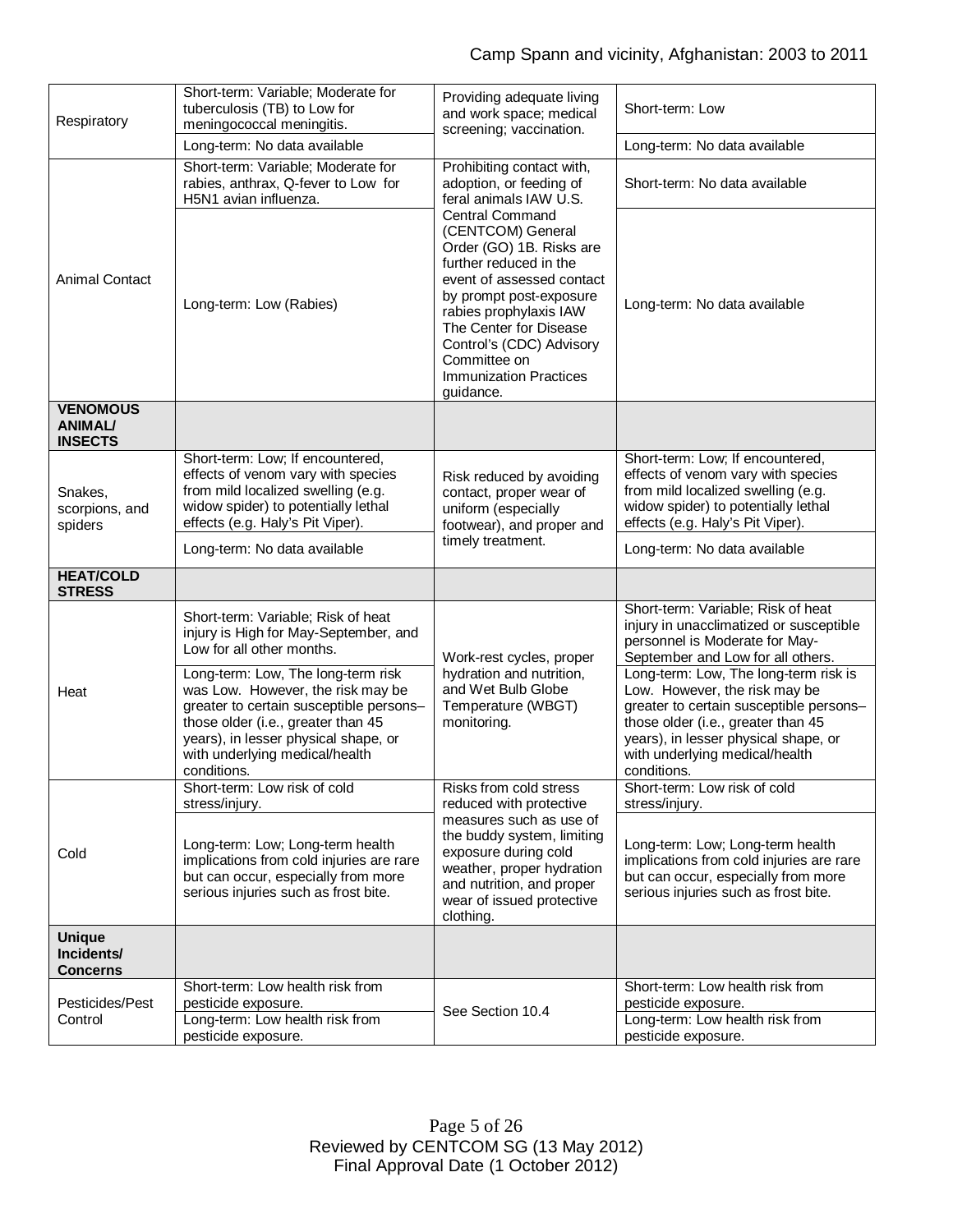<sup>1</sup>This Summary Table provides a qualitative estimate of population-based short- and long-term health risks associated with the occupational environment conditions at Camp Spann and vicinity that includes Camp Marmal, Camp Jordania, Camp Meymaneh and FOB Hairatan. It does not represent an individual exposure profile. Actual individual exposures and health effects depend on many variables. For example, while a chemical may have been present in the environment, if a person did not inhale, ingest, or contact a specific dose of the chemical for adequate duration and frequency, then there may have been no health risk. Alternatively, a person at a specific location may have experienced a unique exposure which could result in a significant individual exposure. Any such person seeking medical care should have their specific exposure documented in an SF600.

 $^2$  This assessment is based on specific environmental sampling data and reports obtained from 12 November 2003 through 08 October 2011. Sampling locations are assumed to be representative of exposure points for the camp population but may not reflect all the fluctuations in environmental quality or capture unique exposure incidents.

 $3$ This Summary Table is organized by major categories of identified sources of health risk. It only lists those sub-categories specifically identified and addressed at Camp Spann and vicinity. The health risks are presented as Low, Moderate, High or Extremely High for both acute and chronic health effects. The health risk level is based on an assessment of both the potential severity of the health effects that could be caused and probability of the exposure that would produce such health effects. Details can be obtained from the USAPHC/U.S. Army Institute of Public Health (AIPH). Where applicable, "None Identified" is used when though a potential exposure is identified, and no health risks of either a specific acute or chronic health effects are determined. More detailed descriptions of OEH exposures that are evaluated but determined to pose no health risk are discussed in the following sections of this report.

<sup>4</sup><br>Health risks in this Summary Table are based on quantitative surveillance thresholds (e.g. endemic disease rates; host/vector/pathogen surveillance) or screening levels, e.g. Military Exposure Guidelines (MEGs) for chemicals*.* Some previous assessment reports may provide slightly inconsistent health risk estimates because quantitative criteria such as MEGs may have changed since the samples were originally evaluated and/or because this assessment makes use of all historic site data while previous reports may have only been based on a select few samples.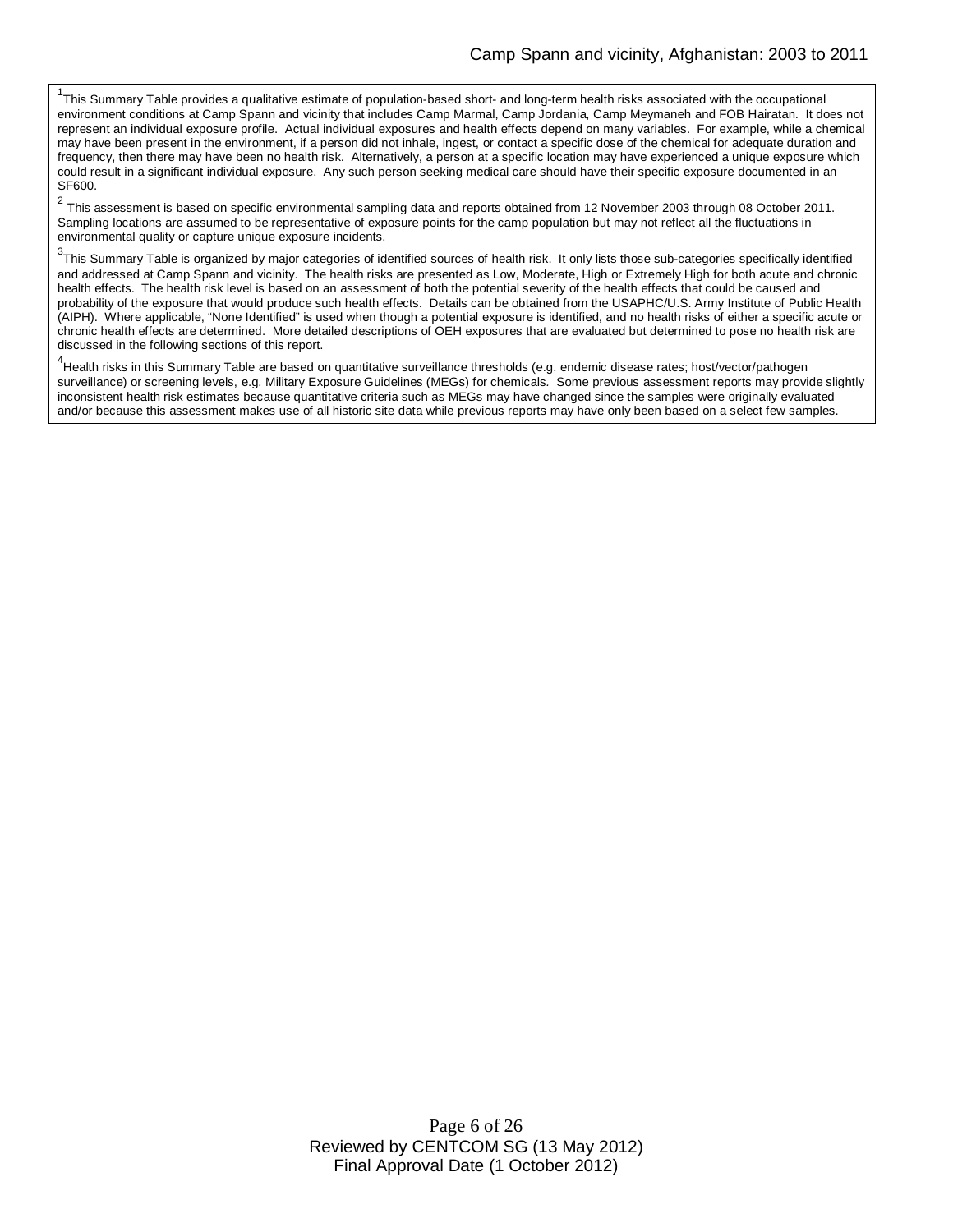# **1 Discussion of Health Risks at Camp Spann, Afghanistan by Source**

The following sections provide additional information about the OEH conditions summarized above. All risk assessments were performed using the methodology described in the US Army Public Health Command Technical Guide 230, *Environmental Health Risk Assessment and Chemical Exposure Guidelines for Deployed Military Personnel* (USAPHC TG 230). All OEH risk estimates represent residual risk after accounting for preventive controls in place. Occupational exposures and exposures to endemic diseases are greatly reduced by preventive measures. For environmental exposures related to airborne dust, there are limited preventive measures available, and available measures have little efficacy in reducing exposure to ambient conditions.

# **2 Air**

#### 2.1 Site-Specific Sources Identified

Camp Spann is situated in a dusty semi-arid desert environment. Inhalational exposure to high levels of dust and particulate matter, such as during high winds or dust storms, may result in mild to more serious short-term health effects (e.g., eye, nose or throat and lung irritation) in some personnel. Additionally, certain subgroups of the deployed forces (e.g., those with pre-existing asthma/cardio pulmonary conditions) are at greatest risk of developing notable health effects.

#### 2.2 Particulate matter

Particulate matter (PM) is a complex mixture of extremely small particles suspended in the air. The PM includes solid particles and liquid droplets emitted directly into the air by sources such as: power plants, motor vehicles, aircraft, generators, construction activities, fires, and natural windblown dust. The PM can include sand, soil, metals, volatile organic compounds (VOC), allergens, and other compounds such as nitrates or sulfates that are formed by condensation or transformation of combustion exhaust. The PM composition and particle size vary considerably depending on the source. Generally, PM of health concern is divided into two fractions:  $PM_{10}$ , which includes coarse particles with a diameter of 10 micrometers or less, and fine particles less than 2.5 micrometers ( $PM<sub>2.5</sub>$ ), which can reach the deepest regions of the lungs when inhaled. Exposure to excessive PM is linked to a variety of potential health effects.

#### 2.3 Particulate matter, less than10 micrometers  $(PM_{10})$

2.3.1 Exposure Guidelines:

Short Term (24-hour) PM $_{10}$  (µg/m $^3$ 

- 
- Marginal MEG  $= 420$
- Critical MEG =  $600$

): Long-term PM<sub>10</sub> MEG ( $\mu$ g/m<sup>3</sup>):

Negligible  $MEG = 250$  Not defined and not available.

2.3.2 Sample data/Notes:

Camp Spann: A total of 26 valid  $PM_{10}$  air samples were collected from 15 August 2006 to 7 February 2011. The range of 24-hour PM<sub>10</sub> concentrations was 7 μg/m<sup>3</sup> – 566 μg/m<sup>3</sup> with an average concentration of 146  $\mu$ g/m<sup>3</sup>.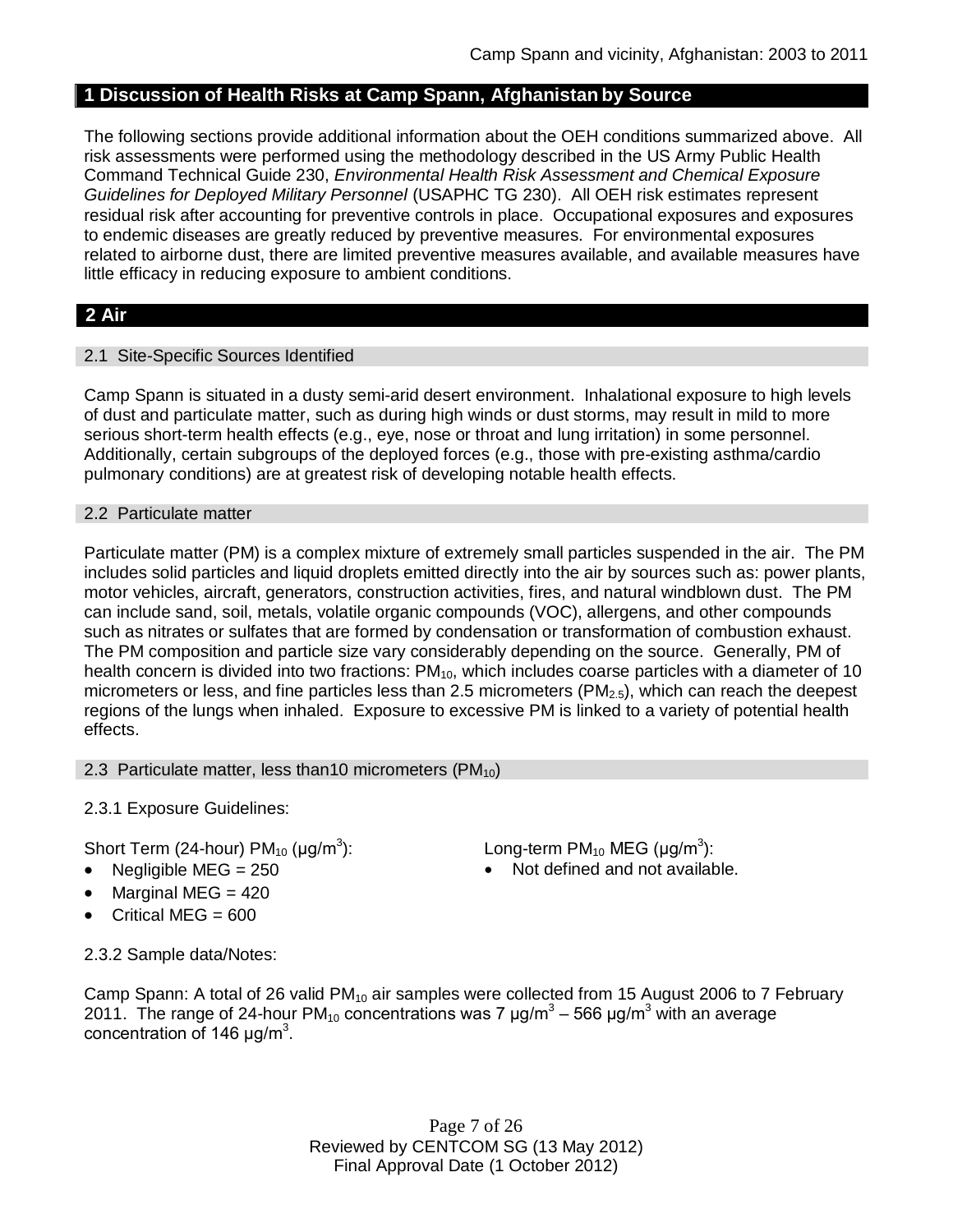Camp Marmal: A total of 34 valid  $PM_{10}$  air samples were collected from 7 March 2010 to 19 October 2011. The range of 24-hour PM<sub>10</sub> concentrations was 27 μg/m<sup>3</sup> – 360 μg/m<sup>3</sup> with an average concentration of 163  $\mu$ g/m<sup>3</sup>.

FOB Hairatan: A total of 3 valid  $PM_{10}$  air samples were collected from 3 March to 1 June 2011. The range of 24-hour PM<sub>10</sub> concentrations was 48 μg/m $^3$  – 174 μg/m $^3$  with an average concentration of 95 μg/m<sup>3</sup>. Although the average and peak PM<sub>10</sub> concentrations were below the short-term PM<sub>10</sub> negligible MEG, data were insufficient to characterize health risk associated with  $PM_{10}$  exposure.

## 2.3.3 Short-term health risks:

**Low to Moderate:** The average PM<sub>10</sub> concentrations at Camp Spann and Camp Marmal were below the short-term PM10 negligible MEG and were not considered health risk hazards. The short-term risk assessment for peak PM<sub>10</sub> concentrations at Camp Spann and Camp Marmal were Moderate and Low, respectively. Therefore,  $PM_{10}$  was not expected to pose a short-term health risk to personnel on typical days, but peak exposures could have occurred, increasing the health risk level. A Moderate health risk suggests that mission capabilities may have been degraded, and may have required limited in-theater medical countermeasures and resources, whereas a Low health risk suggests little or no impact on accomplishing the mission, and no in-theater medical resources for protection and treatment (Reference 9, Table 3-2). Results show the daily average health risk levels for  $PM_{10}$  at Camp Spann and Camp Marmal (respectively) had no hazard for 92% and 85%, low health risk for 4% and 15%, and moderate health risk for 4% and 0% of the time. Confidence in the short-term  $PM_{10}$  health risk assessment was low (Reference 9, Table 3-6).

For the highest observed  $PM_{10}$  concentration at Camp Spann and Camp Marmal (respectively), the hazard severity was marginal and negligible. During peak exposures at the marginal hazard severity level, a majority of personnel may have experienced notable eye, nose, and throat irritation and some respiratory effects (Reference 9, Table 3-10). Some lost duty days were expected. Significant aerobic activity during peak exposure periods may have increased risk. During peak exposures at the negligible hazard severity level, a few personnel may have experienced notable eye, nose, and throat irritation; most personnel would have experienced only mild effects (Reference 9, Table 3-10). Those with a history of asthma or cardiopulmonary disease are expected to experience increased symptoms at the marginal and negligible hazard severity levels.

2.3.4 Long-term health risk:

**Not Evaluated-no available health guidelines**. The U.S. Environmental Protection Agency (EPA) has retracted its long-term standard (national ambient air quality standards, NAAQS) for  $PM_{10}$  due to an inability to clearly link chronic health effects with chronic  $PM_{10}$  exposure levels.

# 2.4 Particulate Matter, less than 2.5 *micrometers* (PM<sub>2.5</sub>)

2.4.1 Exposure Guidelines:

Short Term (24-hour) PM $_{2.5}$  (µg/m $^3$ 

- 
- Marginal MEG =  $250$   $\bullet$  Marginal MEG =  $65$ .
- $\bullet$  Critical MEG = 500

): Long-term (1year)  $PM_{2.5}$  MEGs (µg/m<sup>3</sup>):

- Negligible MEG = 65 Negligible MEG = 15
	-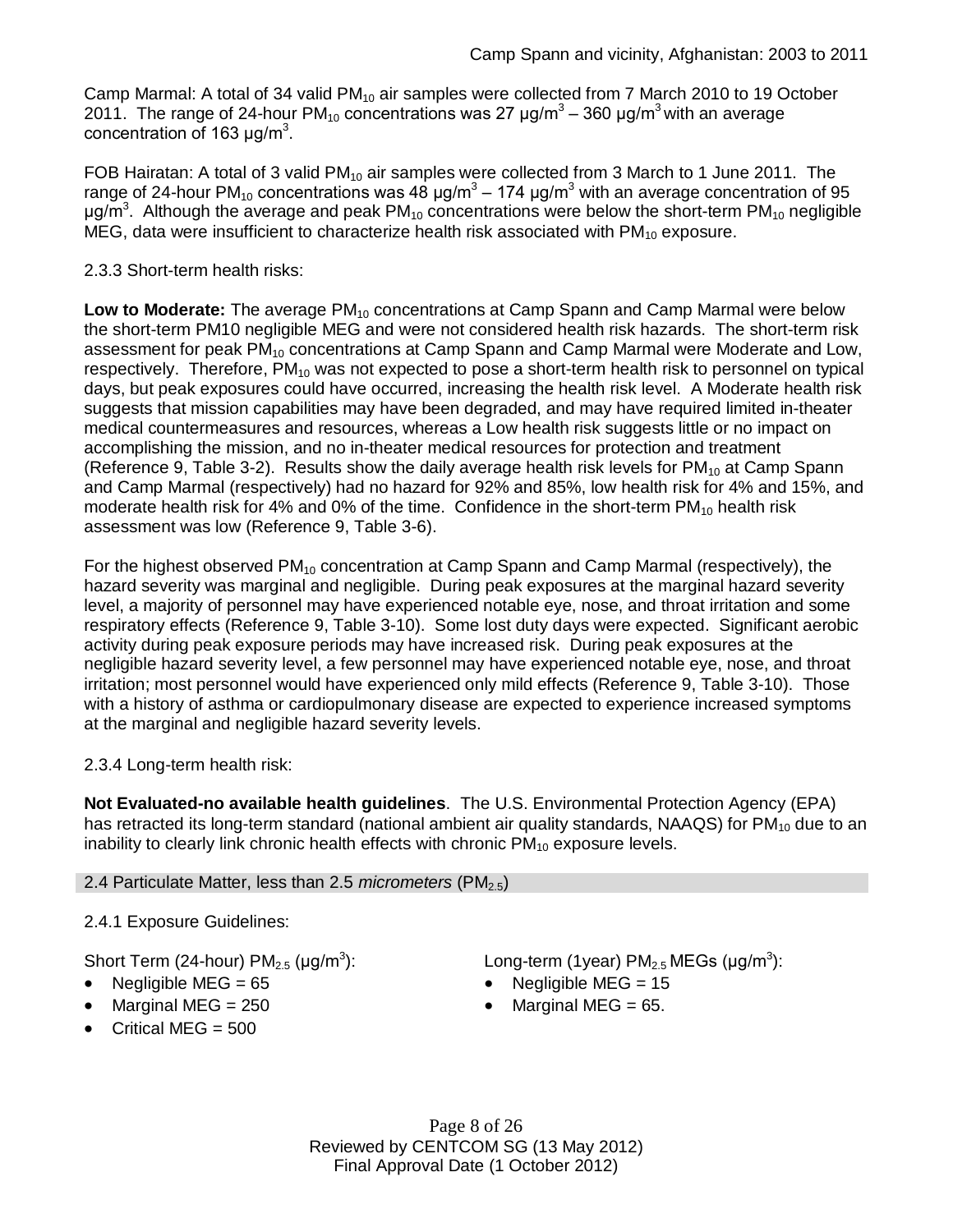2.4.2 Sample data/Notes:

Camp Spann: A total of 8 valid  $PM_{2.5}$  air samples were collected from 19 August 2006 to 17 February 2009. No samples were available from 2008. The range of 24-hour PM<sub>2.5</sub> concentrations was 40  $\mu$ g/m<sup>3</sup> – 85 μg/m<sup>3</sup> with an average concentration of 57 μg/m<sup>3</sup>. The average PM<sub>2.5</sub> concentration was below the short-term PM<sub>2.5</sub> negligible MEG and the peak PM<sub>2.5</sub> concentration was at the negligible hazard severity MEG level. However, data were insufficient to characterize health risk associated with  $PM<sub>2.5</sub>$ exposure.

Camp Marmal: A total of 4 valid  $PM<sub>2.5</sub>$  air samples were collected from  $7 - 10$  March 2010. The range of 24-hour PM<sub>2.5</sub> concentrations was 29 μg/m<sup>3</sup> – 161 μg/m<sup>3</sup> with an average concentration of 69 μg/m<sup>3</sup>. The average and peak  $PM<sub>2.5</sub>$  concentrations were at the negligible hazard severity MEG level. However, data were insufficient to characterize health risk associated with  $PM<sub>2.5</sub>$  exposure.

2.4.3 Short and long-term health risks:

**None identified based on the available sampling data**. Data were insufficient to characterize health risk associated with  $PM<sub>2.5</sub>$  exposure.

#### 2.5 Airborne Metals

2.5.1 Sample data/Notes:

Camp Spann: A total of 26 valid  $PM_{10}$  samples collected from 15 August 2006 to 7 February 2011 were analyzed for metals.

Camp Marmal: A total of 34 valid  $PM_{10}$  samples collected from 7 March 2010 to 19 October 2011 were analyzed for metals.

FOB Hairatan: A total of 3 valid  $PM_{10}$  samples collected from 3 March to 1 June 2011 were analyzed for metals.

2.5.2 Short and long-term health risks:

**None identified based on the available sampling data.** No metals from PM<sub>10</sub> samples from Camp Spann, Camp Marmal, or FOB Hairatan had a peak population exposure point concentration (PEPC) greater than their respective 1-year negligible MEG and therefore, are not considered a health hazard. However, data from FOB Hairatan were insufficient to characterize health risk associated with airborne metal concentrations.

#### 2.6 Volatile Organic Compounds (VOC)

#### 2.6.1 Sample data/Notes:

The health risk assessment is based on average and peak concentration of 2 valid volatile organic chemical (VOC) air samples collected from Camp Spann on 24 August 2006, and the likelihood of exposure. None of the analyzed VOC pollutants were found at concentrations above short or long-term MEGs.

> Page 9 of 26 Reviewed by CENTCOM SG (13 May 2012) Final Approval Date (1 October 2012)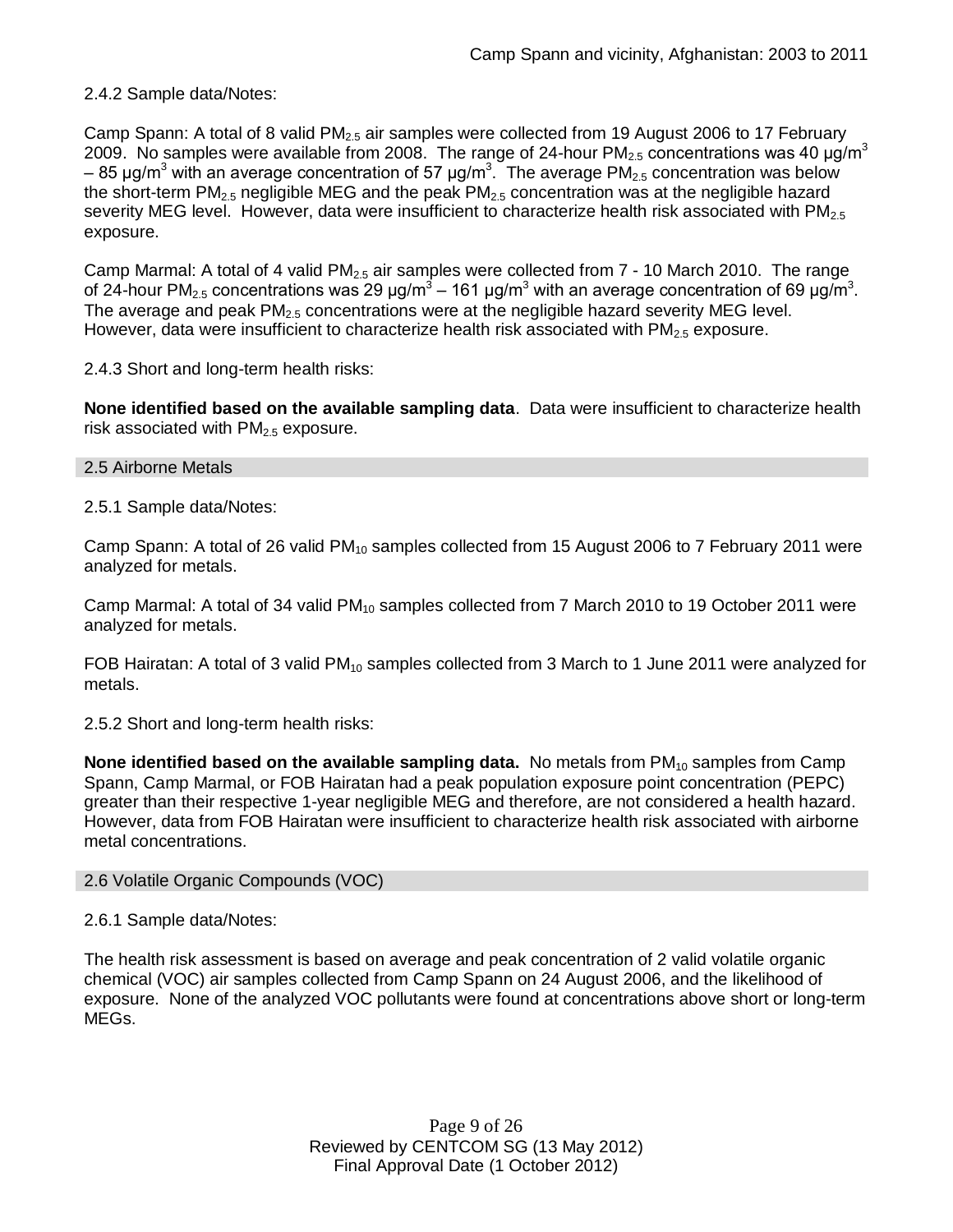2.6.2 Short and long-term health risks:

**None identified based on the available sampling data.** No parameters exceeded 1-year Negligible MEGs. However, data were insufficient to characterize health risk associated with VOC concentrations.

# **3 Soil**

#### 3.1 Site-Specific Sources Identified

Camp Spann was covered with rock aggregate (brought in from another location) over a silt-clay soil.

Camp Marmal had sandy-loam soil with small aggregate in the soil. Prior use was pasture for nomadic sheep herds.

#### 3.2 Sample data/Notes:

The primary soil contamination exposure pathways were dermal contact and dust inhalation. Typical parameters analyzed for included semi-volatile organic compounds (SVOC), heavy metals, polychlorinated biphenyls (PCB), pesticides, herbicides, and radionuclides. If the contaminant was known or suspected, other parameters may have been analyzed (i.e. total petroleum hydrocarbons (TPH) and polycyclic aromatic hydrocarbons (PAH) near fuel spills). For the risk assessment, personnel are assumed to remain at these locations for 6 months to 1 year.

Camp Spann: A total of 11 valid surface soil samples were collected from 04 July 2006 to 12 June 2008 to assess OEH health risk to deployed personnel. No samples were available from 2007. The percent of the population exposed to soil and associated dust in the sampled areas was > 75% for 10 samples, and  $50 - 75%$  for 1 sample.

Camp Marmal: A total of 12 valid surface soil samples were collected from 10 March 2010 to 07 October 2011 to assess OEH health risk to deployed personnel. The percent of the population exposed to soil and associated dust in the sampled areas was > 75% for 4 samples, 25 <50% for 1 sample, and 10 > 25% for 7 samples.

#### *3.3 Short-term health risk:*

**Not an identified source of health risk**. Currently, sampling data for soil are not evaluated for short term (acute) health risks**.**

#### *3.4 Long-term health risk:*

**None identified based on available sample data.** No parameters exceeded 1-year Negligible MEGs.

### **4 Water**

In order to assess the health risk to U.S. personnel from exposure to water in theater, the USAPHC identified the most probable exposure pathways. These are based on the administrative information provided on the field data sheets submitted with the samples taken over the time period being evaluated. Based on field data sheets from Camp Spann, Camp Marmal, Camp Meymaneh and FOB Hairatan, samples for untreated water were associated with source water for treatment and no exposure pathways were associated with these samples. Therefore, untreated samples were not assessed as potential health hazards. However, the field data sheet from Camp Jordania indicated that

> Page 10 of 26 Reviewed by CENTCOM SG (13 May 2012) Final Approval Date (1 October 2012)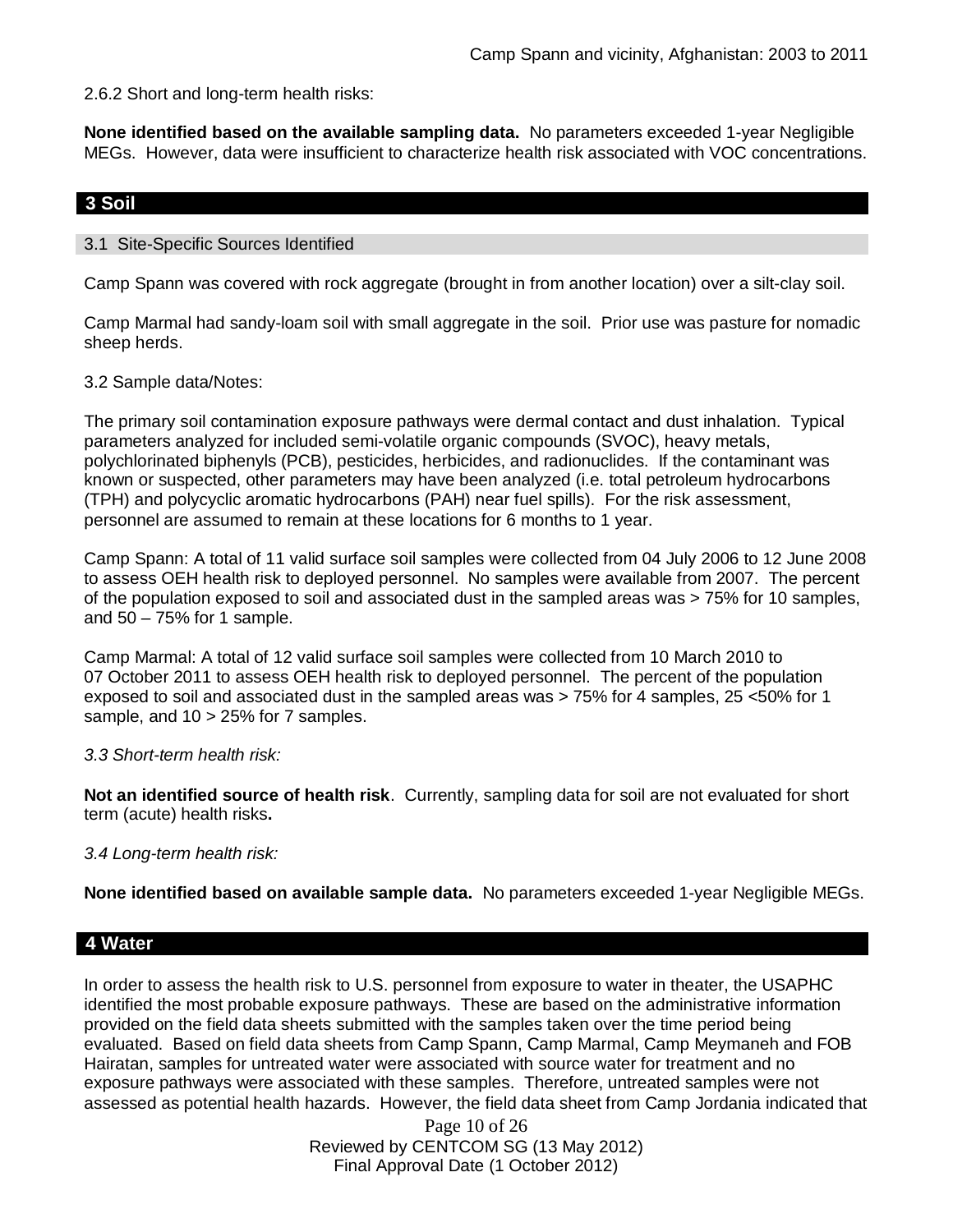water was not treated prior to non-drinking exposure. Thus, the Camp Jordania untreated water sample data were assessed for potential health hazards. It was assumed that 100% of all U.S. personnel were directly exposed to Reverse Osmosis Water Purification Unit (ROWPU) and/or disinfected treated water (Camp Spann, Camp Marmal, Camp Meymaneh) or untreated water (Camp Jordania), since this classification of water was primarily used for personal hygiene, showering, cooking, and for use at vehicle wash racks. Field data sheets indicate that bottled water is the only approved source of drinking water.

#### 4.1 Non-Drinking Water: Disinfected and Untreated

#### 4.1.1 Site-Specific Sources Identified

Although the primary route of exposure for most microorganisms is ingestion of contaminated water, dermal exposure to some microorganisms, chemicals, and biologicals may also cause adverse health effects. Complete exposure pathways would include drinking, brushing teeth, personal hygiene, cooking, providing medical and dental care using a contaminated water supply or during dermal contact at vehicle or aircraft wash racks.

Camp Spann: No on site well. Water was supplied to Camp Shaheen via pipeline from the Qala-i-Janghi Prison (several kilometers to the northwest) then pumped to Camp Spann water point for distribution. Water was distributed in one of two ways; it was chlorinated and distributed via plumbing to various showers and latrines throughout "old Spann" (eastern half of Camp Spann) and to the wash racks, or it was passed through one of two ROWPU units, chlorinated and distributed. One ROWPU was located on "old Spann", and distributes water to the "old Spann" dining facility (DFAC) and the dental clinic. The ROWPU on "new Spann" (western "expansion" half of Camp Spann) distributes water only to the DFAC on "new Spann".

According to the field data sheet for the single sample at Camp Jordania, the water was not chlorinated before use. All personnel at this location were expected to be exposed to the untreated well water.

#### 4.1.2 Sample data/Notes:

To assess the potential for adverse health effects to troops the following assumptions were made about dose and duration: All U.S. personnel at this location were expected to remain at this site for approximately 1 year. A conservative (protective) assumption is that personnel routinely consumed less than 5L/day of non-drinking water for up to 365 days (1-year). It is further assumed that control measures and/or personal protective equipment were not used. A total of 26 disinfected bulk and untreated water (Non-Drinking) samples from 2003 to 2011 were evaluated for this health risk assessment.

Camp Spann: A total of 18 ROWPU and/or treated (non-drinking) samples from 12 November 2003 to 01 February 2011 were evaluated for this health risk assessment. Magnesium was detected in 11 of 18 samples. The range of magnesium concentrations was 0.11 mg/L - 320 mg/L with an average concentration of 51 mg/L. The peak concentration was above short-term (non-drinking) MEG of 250 mg/L in a single sample. No other chemicals were detected at levels above the short or long-term MEGs.

Camp Marmal: A total of 5 ROWPU and/or treated (Non-Drinking) samples from 17 April 2010 to 08 October 2011 were evaluated for this health risk assessment. No chemicals were detected at levels above the short or long-term MEGs.

> Page 11 of 26 Reviewed by CENTCOM SG (13 May 2012) Final Approval Date (1 October 2012)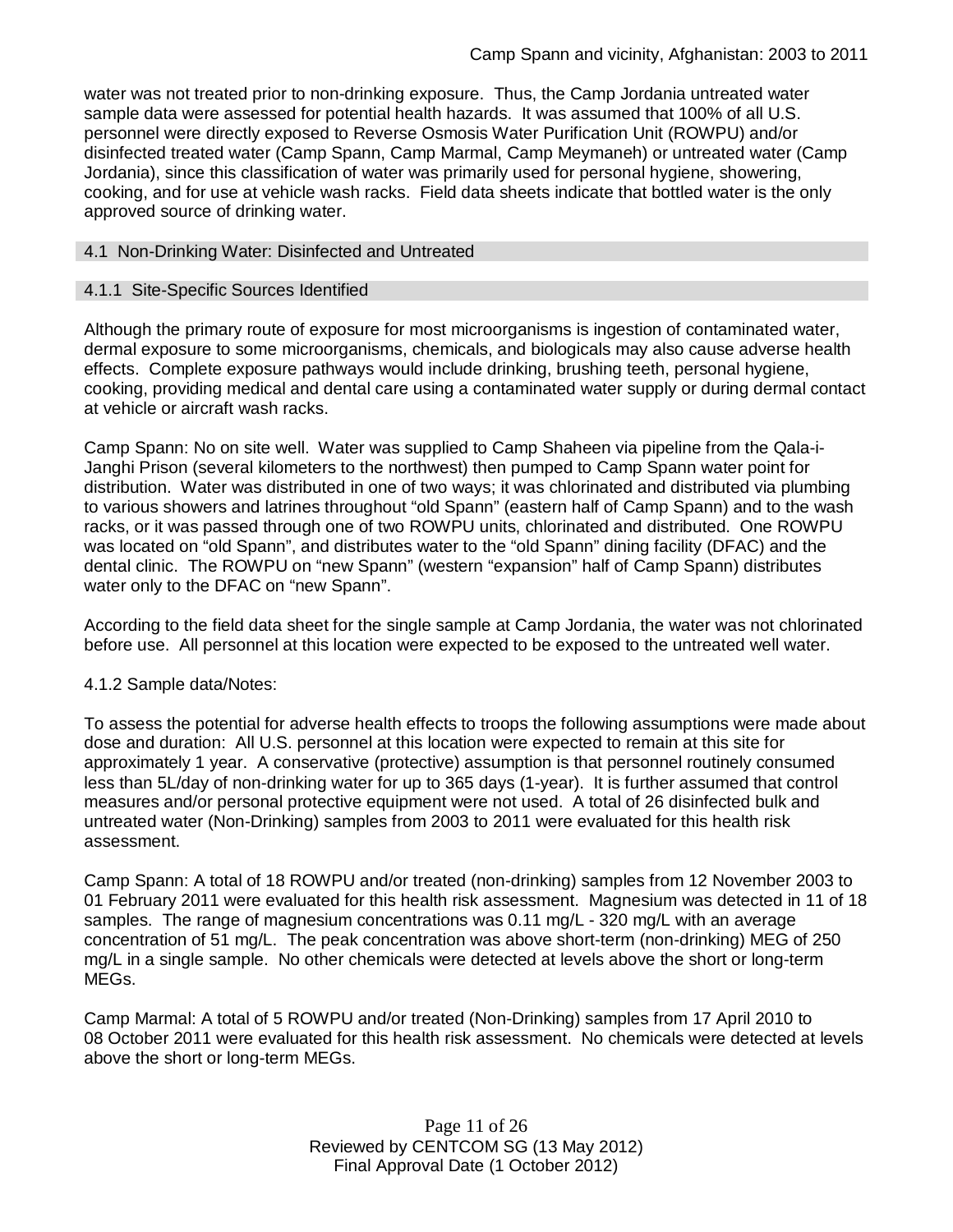Camp Meymaneh: A total of 2 ROWPU and/or treated (Non-Drinking) samples from 30 May and 17 September 2008 were evaluated for this health risk assessment. No chemicals were detected at levels above the short or long-term MEGs.

Camp Jordania: A single untreated (Non-Drinking) sample from 25 May 2010 was evaluated for this health risk assessment. The concentration of magnesium (296 mg/L) was above short-term (nondrinking) MEG of 250 mg/L. No other chemicals were detected at levels above the short or long-term MEGs.

4.1.3 Short-term health risks:

The health risk from ROWPU-treated (non-drinking) water at Camp Spann, and untreated (nondrinking) water at Camp Jordania from exposure to magnesium in non-drinking water was Low. Incidental ingestion at the 5 L/day intake rate above the short-term (non-drinking) MEG for magnesium may be associated with increasing incidences of laxative effects, which could lead to performancedegrading dehydration, but the severity of these effects and the percentage of population that would experience them cannot be estimated from available data (TB MED 577). Confidence in the risk assessment was low (TG 230 Table 3-6).

4.1.4 long-term health risks:

#### **None identified based on available sample data**.

## **5 Military Unique**

5.1 Chemical Biological, Radiological Nuclear (CBRN) Weapons

No specific hazard sources were documented in the Defense Occupational and Environmental Health Readiness System (DOEHRS), or the Military Environmental Surveillance Library (MESL) from 12 November 2003 through 08 October 2011.

#### 5.2 Depleted Uranium (DU)

No specific hazard sources were documented in the DOEHRS, or MESL from 12 November 2003 through 08 October 2011.

#### 5.3 Ionizing Radiation

No specific hazard sources were documented in the DOEHRS, or MESL from 12 November 2003 through 08 October 2011.

#### 5.4 Non-Ionizing Radiation

No specific hazard sources were documented in the DOEHRS, or MESL from 12 November 2003 through 08 October 2011.

### **6 Endemic Diseases**

This document lists the endemic diseases reported in the region, its specific health risks and severity and general health information about the diseases. CENTCOM Modification (MOD) 11 (Reference 11) lists deployment requirements, to include immunizations and chemoprophylaxis, in effect during the timeframe of this POEMS.

> Page 12 of 26 Reviewed by CENTCOM SG (13 May 2012) Final Approval Date (1 October 2012)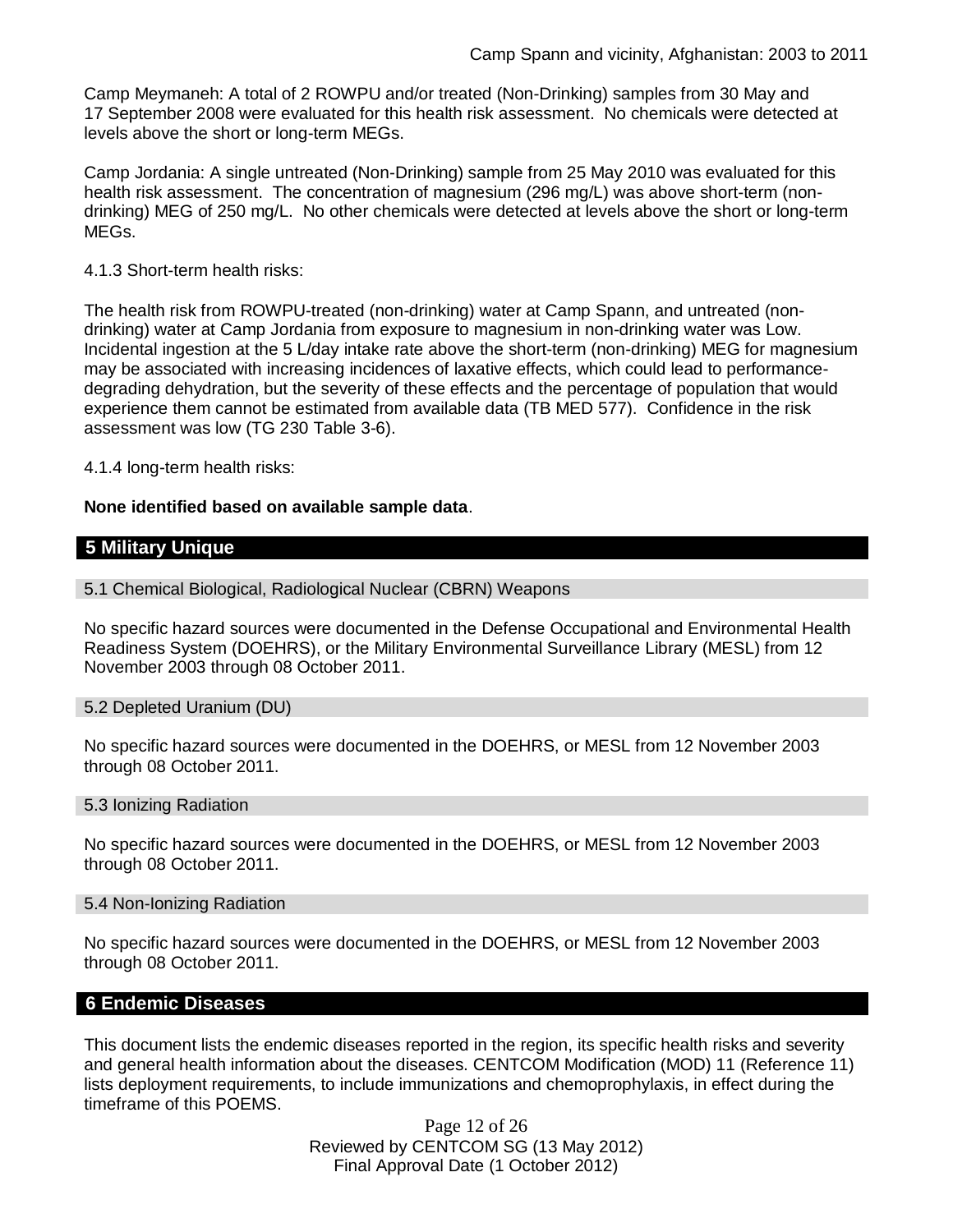#### 6.1 Foodborne and Waterborne Diseases

Food borne and waterborne diseases in the area are transmitted through the consumption of local food and water. Local unapproved food and water sources (including ice) are heavily contaminated with pathogenic bacteria, parasites, and viruses to which most U.S. Service Members have little or no natural immunity. Effective host nation disease surveillance does not exist within the country. Only a small fraction of diseases are identified or reported in host nation personnel. Diarrheal diseases are expected to temporarily incapacitate a very high percentage of U.S. personnel within days if local food, water, or ice is consumed. Hepatitis A and typhoid fever infections typically cause prolonged illness in a smaller percentage of unvaccinated personnel. Vaccinations are required for DoD personnel and contractors. In addition, although not specifically assessed in this document, significant outbreaks of viral gastroenteritis (e.g., norovirus) and food poisoning (e.g., *Bacillus cereus*, *Clostridium perfringens*, *Staphylococcus*) may occur. Key disease risks are summarized below:

Mitigation strategies were in place and included consuming food and water from approved sources, vaccinations (when available), frequent hand washing and general sanitation practices.

#### 6.1.1 Diarrheal diseases (bacteriological)

**High, mitigated to Low**: Diarrheal diseases are expected to temporarily incapacitate a very high percentage of personnel (potentially over 50% per month) within days if local food, water, or ice is consumed. Field conditions (including lack of hand washing and primitive sanitation) may facilitate person-to-person spread and epidemics. Typically mild disease treated in outpatient setting; recovery and return to duty in less than 72 hours with appropriate therapy. A small proportion of infections may require greater than 72 hours limited duty, or hospitalization.

#### 6.1.2 Hepatitis A, typhoid/paratyphoid fever, and diarrhea-protozoal

**High, mitigated to Low**: Unmitigated health risk to U.S. personnel is high year round for hepatitis A and typhoid/paratyphoid fever, and Moderate for diarrhea-protozoal. Mitigation was in place to reduce the risks to low. Hepatitis A, typhoid/paratyphoid fever, and diarrhea-protozoal disease may cause prolonged illness in a small percentage of personnel (less than 1% per month). Although much rarer, other potential diseases in this area that are also considered a Moderate risk include: hepatitis E, diarrhea-cholera, and brucellosis.

#### *6.1.3 Short-term Health Risks:*

**Low**: The overall unmitigated short-term risk associated with food borne and waterborne diseases are considered High (bacterial diarrhea, hepatitis A, typhoid/paratyphoid fever) to Moderate (diarrheacholera, diarrhea-protozoal, brucellosis) to Low (hepatitis E) if local food or water is consumed. Preventive Medicine measures reduced the risk to Low. Confidence in the health risk estimate is high.

#### *6.1.4 Long-term Health Risks:*

#### **None identified based on available data.**

#### 6.2 Arthropod Vector-Borne Diseases

During the warmer months, the climate and ecological habitat support populations of arthropod vectors, including mosquitoes, ticks, mites, and sandflies. Significant disease transmission is sustained countrywide, including urban areas. Malaria, the major vector-borne health risk in Afghanistan, is

> Page 13 of 26 Reviewed by CENTCOM SG (13 May 2012) Final Approval Date (1 October 2012)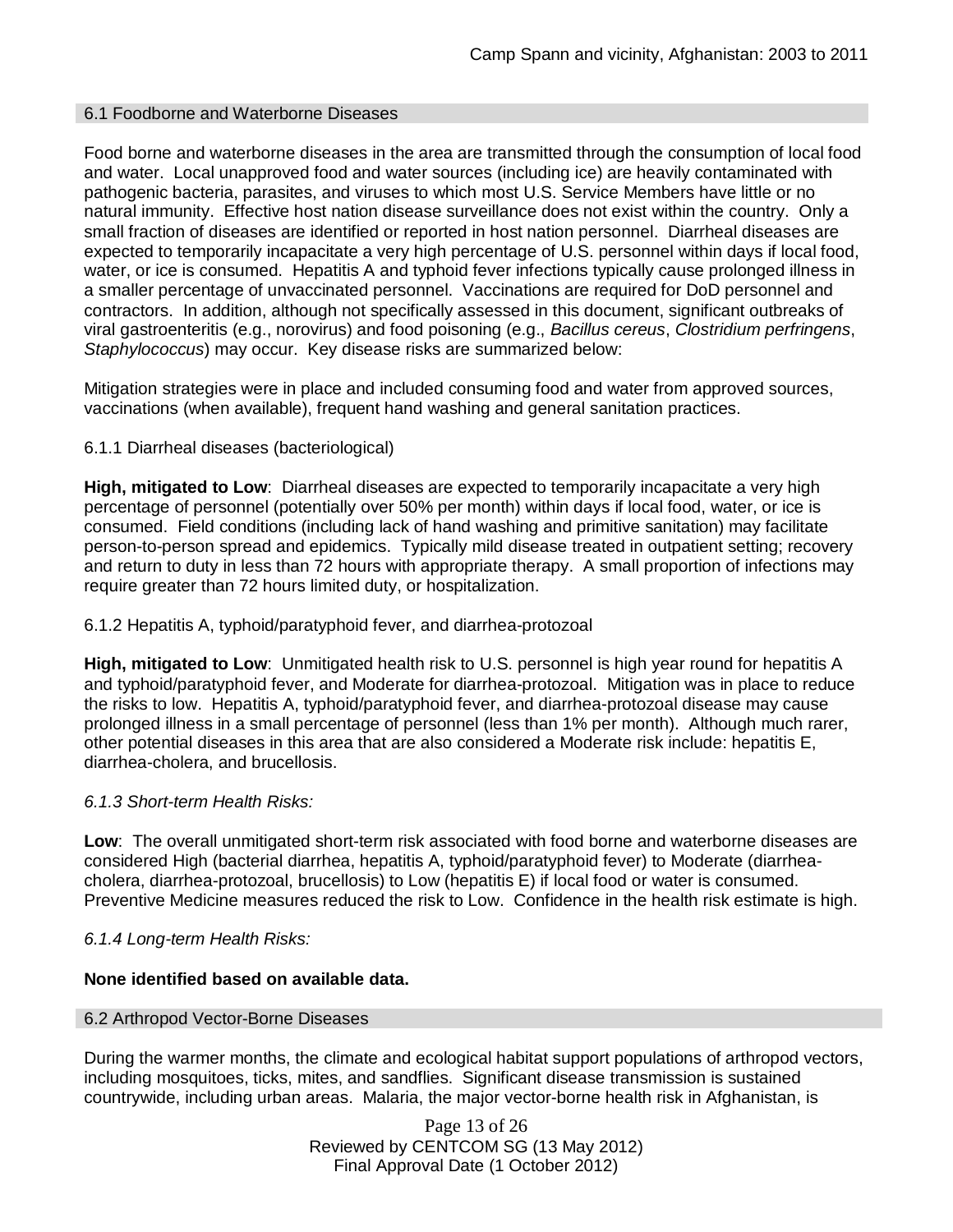capable of debilitating a high percentage of personnel for up to a week or more. Mitigation strategies were in place and included proper wear of treated uniforms, application of repellent to exposed skin, and use of bed nets and chemoprophylaxis (when applicable). Additional methods included the use of pesticides, reduction of pest/breeding habitats, and engineering controls.

### *6.2.1 Malaria*

**High, mitigated to Low** Potential unmitigated risk to U.S. personnel is High during warmer months (typically April through November) but reduced to low with mitigation measures. Malaria incidents are often associated with the presence of agriculture activity, including irrigation systems and standing water, which provide breeding habitats for vectors. A small number of cases may occur among personnel exposed to mosquito (Anopheles spp.) bites. Malaria incidents may cause debilitating febrile illness typically requiring 1 to 7 days of inpatient care, followed by return to duty. Severe cases may require intensive care or prolonged convalescence.

## *6.2.2 Leishmaniasis*

**Moderate, mitigated to Low**: The disease risk is Moderate during the warmer months when sandflies are most prevalent, but reduced to low with mitigation measures. Leishmaniasis is transmitted by sand flies. There are two forms of the disease; cutaneous (acute form) and visceral (a more latent form of the disease). The leishmaniasis parasites may survive for years in infected individuals and this infection may go unrecognized by physicians in the U.S. when infections become symptomatic years later. Cutaneous infection is unlikely to be debilitating, though lesions may be disfiguring. Visceral leishmaniasis disease can cause severe febrile illness which typically requires hospitalization with convalescence over 7 days.

### *6.2.3 Crimean-Congo hemorrhagic fever*

**Moderate, mitigated to Low:** Unmitigated risk is moderate, but reduced to low with mitigation measures. Crimean-Congo hemorrhagic fever occurs in rare cases (less than 0.1% per month attack rate in indigenous personnel) and is transmitted by tick bites or occupational contact with blood or secretions from infected animals. The disease typically requires intensive care with fatality rates from 5% to 50%.

# *6.2.4 Sandfly fever*

**Moderate, mitigated to Low**: Sandfly fever has a Moderate risk with potential disease rates from 1% to 10% per month under worst case conditions. Mitigation measures reduced the risk to low. The disease is transmitted by sandflies and occurs more commonly in children though adults are still at risk. Sandfly fever disease typically resulted in debilitating febrile illness requiring 1 to 7 days of supportive care followed by return to duty.

### *6.2.5 Plague*

**Low:** Potential health risk to U.S. personnel is Low year round. Bubonic plague typically occurred as sporadic cases among people who come in contact with wild rodents and their fleas during work, hunting, or camping activities. Outbreaks of human plague are rare and typically occur in crowded urban settings associated with large increases in infected commensal rats (*Rattus rattus*) and their flea populations. Some untreated cases of bubonic plague may develop into secondary pneumonic plague. Respiratory transmission of pneumonic plague is rare but has the potential to cause significant outbreaks. Close contact is usually required for transmission. In situations where respiratory transmission of plague is suspected, weaponized agent must be considered. Extremely rare cases

> Page 14 of 26 Reviewed by CENTCOM SG (13 May 2012) Final Approval Date (1 October 2012)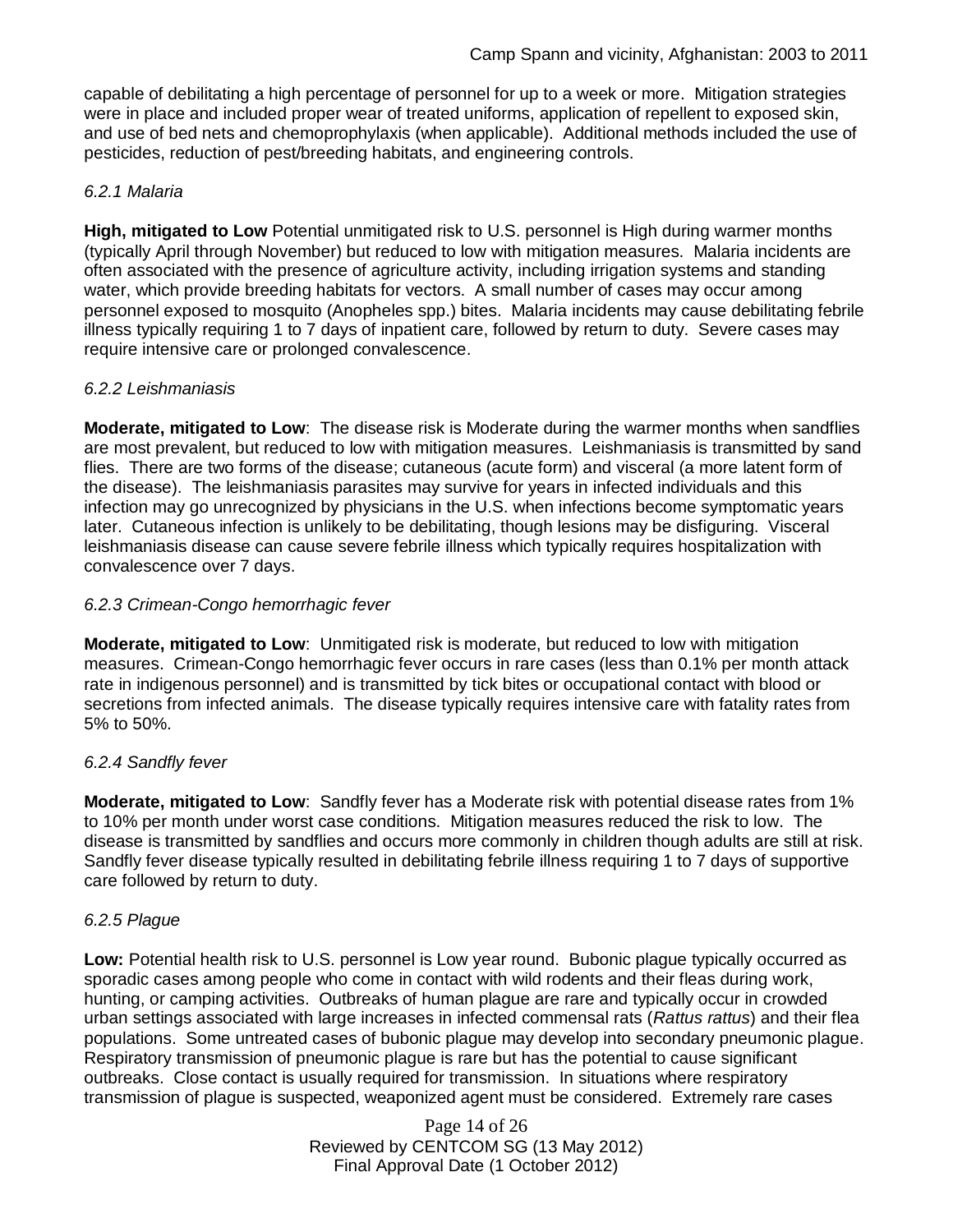(less than 0.01% per month attack rate) could occur. Incidence could result in potentially severe illness which may require more than 7 days of hospitalization and convalescence.

## *6.2.6 Typhus-miteborne (scrub typhus)*

**Moderate, mitigated to Low:** Potential health risk to U.S. personnel is Moderate during warmer months (typically March through November) when vector activity is highest. Mitigation measures reduced the risk to low. Mite-borne typhus is a significant cause of febrile illness in local populations with rural exposures in areas where the disease is endemic. Large outbreaks have occurred when non-indigenous personnel such as military forces enter areas with established local transmission. The disease is transmitted by the larval stage of trombiculid mites (chiggers), which are typically found in areas of grassy or scrubby vegetation, often in areas which have undergone clearing and regrowth. Habitats may include sandy beaches, mountain deserts, cultivated rice fields, and rain forests. Although data are insufficient to assess potential disease rates, attack rates can be very high (over 50%) in groups of personnel exposed to heavily infected "mite islands" in focal areas. The disease can cause debilitating febrile illness typically requiring 1 to 7 days of inpatient care, followed by return to duty.

### *6.2.7 West Nile fever*

**Low**: West Nile fever is present. The disease is maintained by the bird population and transmitted to humans via mosquito vector. Typically, infections in young, healthy adults were asymptomatic although fever, headache, tiredness, body aches (occasionally with a skin rash on trunk of body), and swollen lymph glands can occurred. This disease is associated with a low risk estimate.

## *6.2.9 Short -term health risks:*

**Low:** The unmitigated health risk estimate is High for malaria (infection rate of less than 1% per month), Moderate for leishmaniasis-cutaneous (acute), Crimean-Congo hemorrhagic fever, sandfly fever, typhus-miteborne; and Low for, the plague and West Nile fever. Health risk is reduced to low by proper wear of the uniform, application of repellent to exposed skin, and appropriate chemoprophylaxis. Confidence in health risk estimate was high.

# *6.2.10 Long-term health risks:*

**Low:** The unmitigated risk is moderate for leishmaniasis-visceral (chronic). Risk is reduced to Low by proper wear of the uniform and application of repellent to exposed skin. Confidence in the risk estimate is high.

### 6.3 Water Contact Diseases

Operations or activities that involve extensive water contact may result in personnel being temporarily debilitated with leptospirosis in some locations. Leptospirosis health risk typically increases during flooding. In addition, although not specifically assessed in this document, bodies of surface water are likely to be contaminated with human and animal waste. Activities such as wading or swimming may result in exposures to enteric diseases such as diarrhea and hepatitis via incidental ingestion of water. Prolonged water contact also may lead to the development of a variety of potentially debilitating skin conditions such as bacterial or fungal dermatitis. Mitigation strategies were in place and included avoiding water contact and recreational water activities, proper wear of uniform (especially footwear), and protective coverings for cuts/abraded skin.

### *6.3.1 Leptospirosis*

Page 15 of 26 Reviewed by CENTCOM SG (13 May 2012) Final Approval Date (1 October 2012)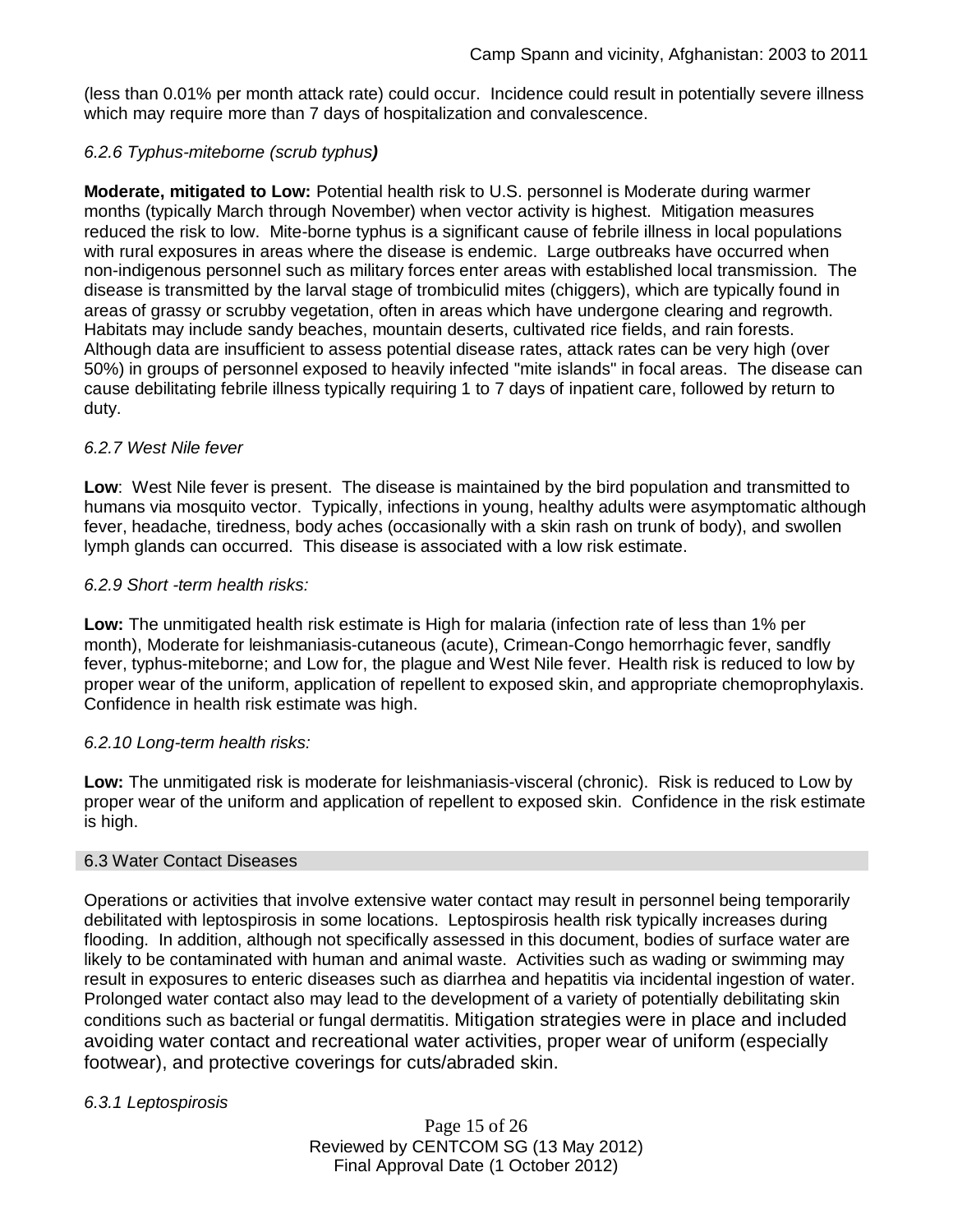**Moderate, mitigated to Low**: Human infections occur seasonally (typically April through November) through exposure to water or soil contaminated by infected animals and is associated with wading, and swimming in contaminated, untreated open water. The occurrence of flooding after heavy rainfall facilitates the spread of the organism because as water saturates the environment leptospirosis present in the soil passes directly into surface waters. Leptospirosis can enter the body through cut or abraded skin, mucous membranes, and conjunctivae. Infection may also occur from ingestion of contaminated water. The acute, generalized illness associated with infection may mimic other tropical diseases (for example, dengue fever, malaria, and typhus), and common symptoms include fever, chills, myalgia, nausea, diarrhea, cough, and conjunctival suffusion. Manifestations of severe disease can include jaundice, renal failure, hemorrhage, pneumonitis, and hemodynamic collapse. Recreational activities involving extensive water contact may result in personnel being temporarily debilitated with leptospirosis. Incidence could result in debilitating febrile illness typically requiring 1 to 7 days of inpatient care, followed by return to duty; some cases may require prolonged convalescence. This disease is associated with a Moderate health risk estimate.

### *6.3.2 Short-term health risks:*

**Low:** Unmitigated Health risk of leptospirosis is Moderate during warmer months. Mitigation measures reduce the risk to Low. Confidence in the health risk estimate is high.

## *6.3.3 Long-term health risks:*

## **None identified based on available data.**

### 6.4 Respiratory Diseases

Although not specifically assessed in this document, deployed U.S. forces may be exposed to a wide variety of common respiratory infections in the local population. These include influenza, pertussis, viral upper respiratory infections, viral and bacterial pneumonia, and others. The U.S. military populations living in close-quarter conditions are at risk for substantial person-to-person spread of respiratory pathogens. Influenza is of particular concern because of its ability to debilitate large numbers of unvaccinated personnel for several days. Mitigation strategies were in place and included routine medical screenings, vaccination, enforcing minimum space allocation in housing units, implementing head-to-toe sleeping in crowded housing units, implementation of proper personal protective equipment (PPE) when necessary for healthcare providers and detention facility personnel.

# *6.4.1 Tuberculosis (TB)*

**Moderate, mitigated to Low:** Potential health risk to U.S. personnel is Moderate, mitigated to Low, year round. Transmission typically requires close and prolonged contact with an active case of pulmonary or laryngeal TB, although it also can occur with more incidental contact. The Army Surgeon General has defined increased risk in deployed Soldiers as indoor exposure to locals or third country nationals of greater than one hour per week in a highly endemic active TB region. Additional mitigation included active case isolation in negative pressure rooms, where available.

### *6.4.2 Meningococcal meningitis*

**Low:** Meningococcal meningitis poses a Low risk and is transmitted from person to person through droplets of respiratory or throat secretions. Close and prolonged contact facilitates the spread of this disease. Meningococcal meningitis is potentially a very severe disease typically requiring intensive care; fatalities may occur in 5-15% of cases.

> Page 16 of 26 Reviewed by CENTCOM SG (13 May 2012) Final Approval Date (1 October 2012)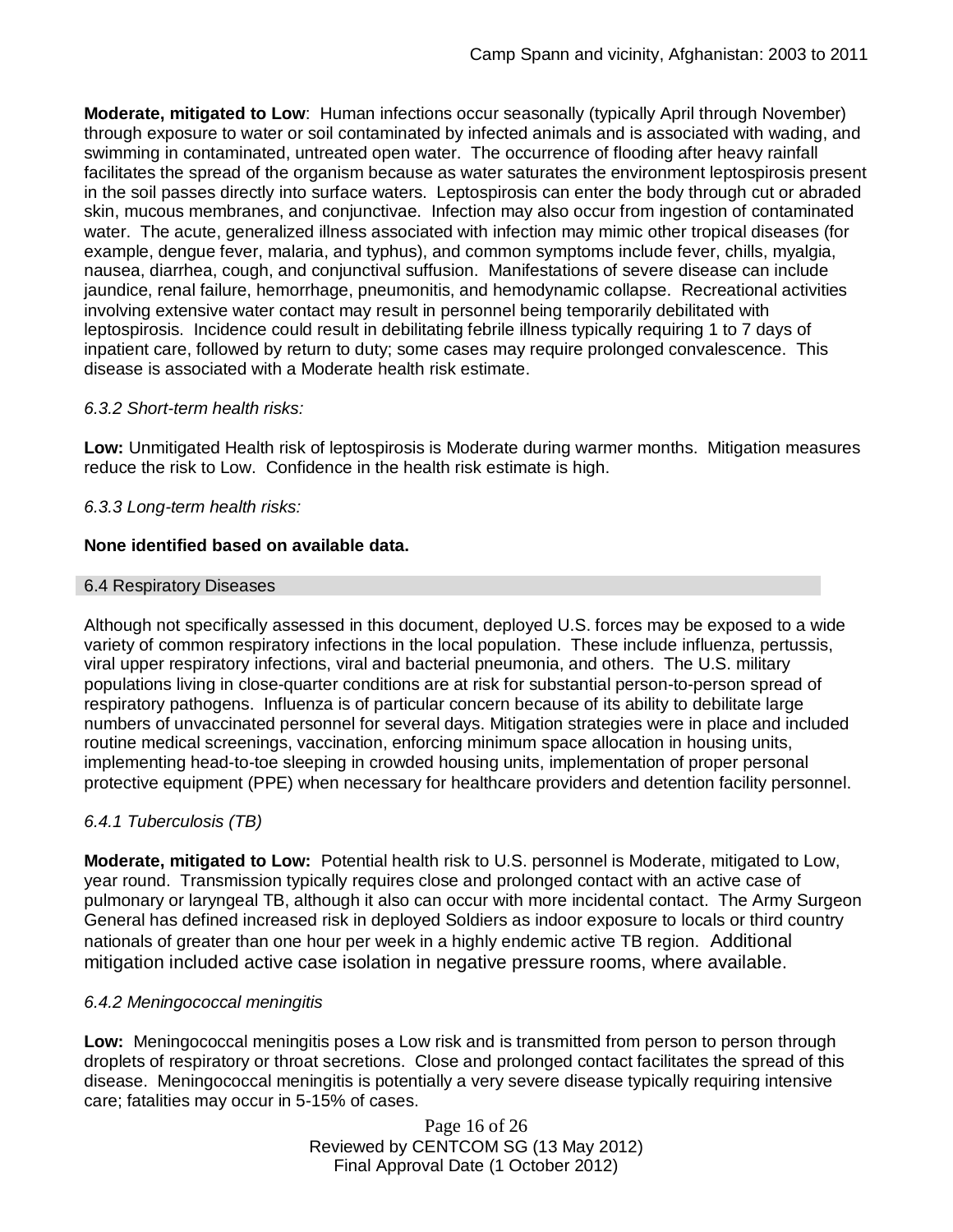### *6.4.3 Short-term health risks:*

**Low:** Moderate (TB) to Low (for meningococcal meningitis). Overall risk was reduced to Low with mitigation measures. Confidence in the health risk estimate is high.

### *6.4.4 Long-term health risks:*

**None identified based on available data.** Tuberculosis is evaluated as part of the post deployment health assessment (PDHA). A TB skin test is required post-deployment if potentially exposed and is based upon individual service policies.

#### 6.5 Animal-Contact Diseases

### *6.5.1 Rabies*

**Moderate, mitigated to Low:** Rabies posed a year-round moderate risk. Occurrence in local animals was well above U.S. levels due to the lack of organized control programs. Dogs are the primary reservoir of rabies in Afghanistan, and a frequent source of human exposure. Rabies is transmitted by exposure to the virus-laden saliva of an infected animal, typically through bites, but could occur from scratches contaminated with the saliva. A U.S. Army Soldier stationed in Afghanistan died of rabies on 31 August 2011 (Reference 12). Laboratory results indicated the Soldier was infected from contact with a dog while deployed. Although the vast majority (>99%) of persons who develop rabies disease will do so within a year after a risk exposure, there have been rare reports of individuals presenting with rabies disease up to six years or more after their last known risk exposure. Mitigation strategies included command emphasis of CENTCOM GO 1B, reduction of animal habitats, active pest management programs, and timely treatment of feral animal scratches/bites.

#### *6.5.2 Anthrax*

**Low:** Anthrax cases are rare in indigenous personnel, and pose a Low risk to U.S. personnel. Anthrax is a naturally occurring infection; cutaneous anthrax is transmitted by direct contact with infected animals or carcasses, including hides. Eating undercooked infected meat may result in contracting gastrointestinal anthrax. Pulmonary anthrax is contracted through inhalation of spores and is extremely rare. Mitigation measures included consuming approved food sources, proper food preparation and cooking temperatures, avoidance of animals and farms, dust abatement when working in these areas, vaccinations, and proper PPE for personnel working with animals.

#### *6.5.3 Q-Fever*

**Moderate, mitigated to Low:** Potential health risk to U.S. personnel is Moderate, but mitigated to Low, year round. Rare cases are possible among personnel exposed to aerosols from infected animals, with clusters of cases possible in some situations. Significant outbreaks (affecting 1-50%) can occur in personnel with heavy exposure to barnyards or other areas where animals are kept. Unpasteurized milk may also transmit infection. The primary route of exposure is respiratory, with an infectious dose as low as a single organism. Incidence could result in debilitating febrile illness, sometimes presenting as pneumonia, typically requiring 1 to 7 days of inpatient care followed by return to duty. Mitigation strategies in place as listed in paragraph 6.5.2 except for vaccinations.

### *6.5.4 H5N1 avian influenza*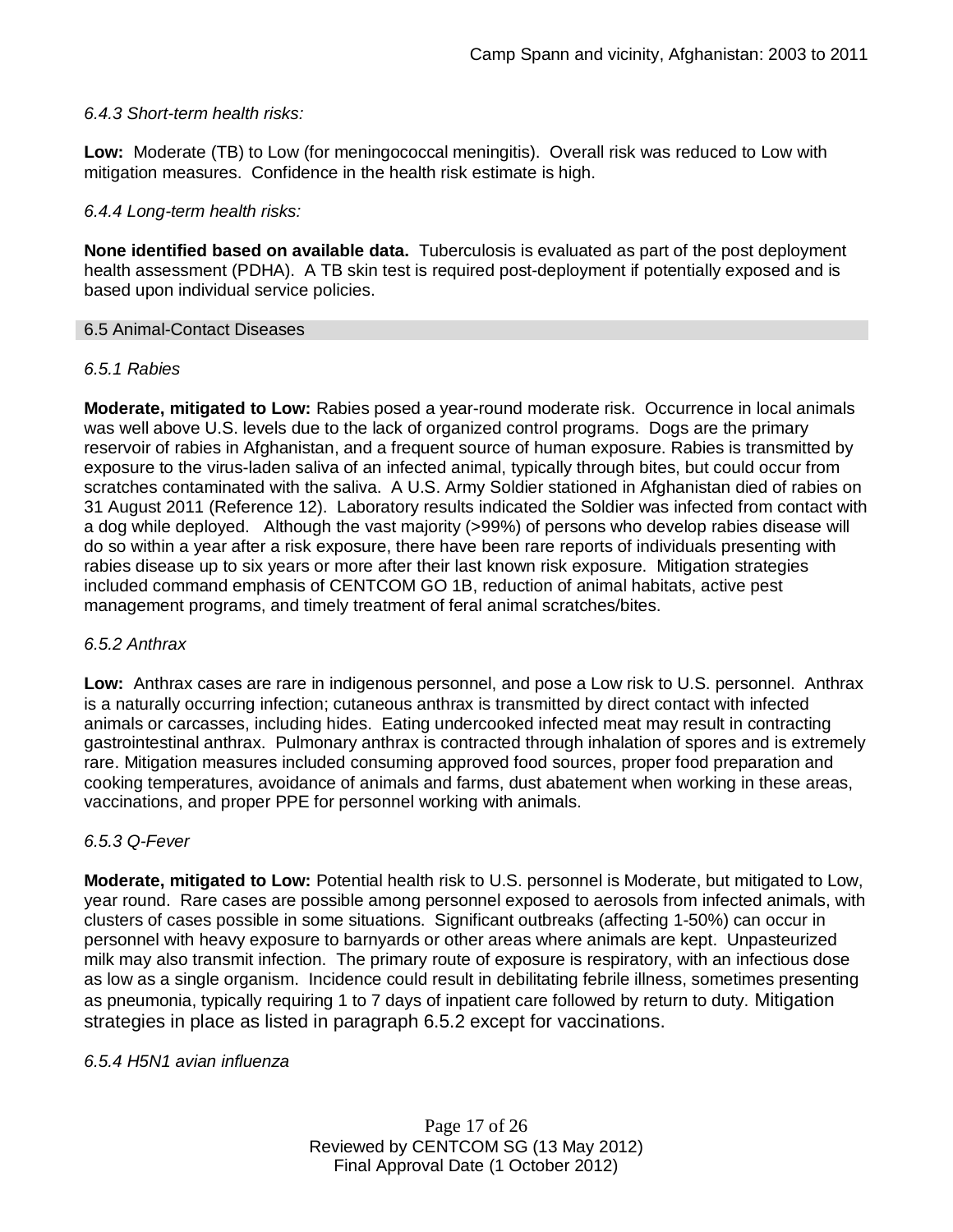**Low:** Potential health risk to U.S. personnel is Low. Although H5N1 avian influenza (AI) is easily transmitted among birds, bird-to-human transmission is extremely inefficient. Human-to-human transmission appears to be exceedingly rare, even with relatively close contact. Extremely rare cases (less than 0.01% per month attack rate) could occur. Incidence could result in very severe illness with fatality rate higher than 50 percent in symptomatic cases. Mitigation strategies included avoidance of birds/poultry and proper cooking temperatures for poultry products.

*6.5.5* Short-term health risks:

**Low:** The short-term unmitigated risk is Moderate for rabies, and Q-fever, to Low for anthrax, and H5N1 avian influenza. Mitigation measures reduced the overall risk to Low. Confidence in risk estimate is high.

6.5.6 Long-term health risks:

**Low:** A Low long term risk exists for rabies because, in rare cases, the incubation period for rabies can be several years.

#### **7 Venomous Animals**

All information was taken directly from the Clinical Toxinology Resources web site from the University of Adelaide, Australia (Reference 2). The species listed below have home ranges that overlap the location of Camp Spann and vicinity, and may present a health risk if they are encountered by personnel. See Section 9 for more information about pesticides and pest control measures.

7.1 Spiders

 *Latrodectus dahlia* (widow spider): Severe envenoming possible, potentially lethal. However, venom effects are mostly minor and even significant envenoming is unlikely to be lethal.

### 7.2 Scorpions

 *Androctonus amoreuxi* and *Androctonus baluchicus*: Severe envenoming possible, potentially lethal. Severe envenoming may produce direct or indirect cardio toxicity, with cardiac arrhythmias, cardiac failure. Hypovolaemic hypotension possible in severe cases due to fluid loss through vomiting and sweating.

 *Afghanobuthus nuamanni, Compsobuthus rugosulus, Mesobuthus caucasicus, Mesobuthus eupeus, Mesobuthus macmahoni, Orthochirus bicolor, Orthochirus pallidus* and *Orthochirus scrobiculosus:* There are a number of dangerous Buthid scorpions, but also others known to cause minimal effects only. Without clinical data it is unclear where these species fit within that spectrum.

 *Hottentotta alticola*, and *Hottentotta saulcyi*: Moderate envenoming possible but unlikely to prove lethal. Stings by these scorpions are likely to cause only short lived local effects, such as pain, without systemic effects.

 *Scorpiops lindbergi*: Mild envenoming only, not likely to prove lethal. Stings by these scorpions are likely to cause only short lived local effects, such as pain, without systemic effects.

> Page 18 of 26 Reviewed by CENTCOM SG (13 May 2012) Final Approval Date (1 October 2012)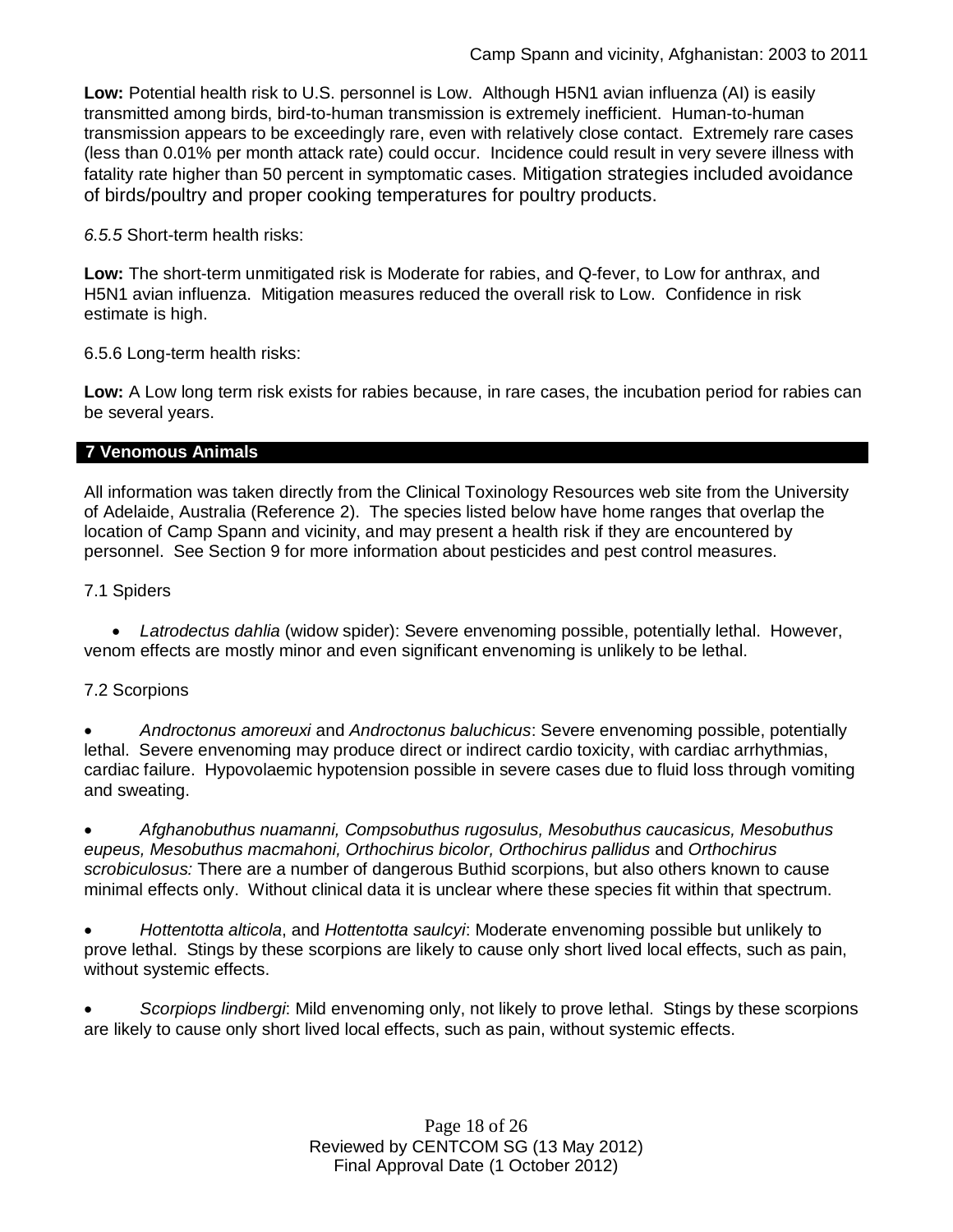# 7.3 Snakes

 *Boiga trigonata* (Common Cat Snake): Unlikely to cause significant envenoming; Bites by these rear fanged Colubrid snakes are rarely reported. They are likely to cause minimal to moderate local effects and no systemic effects.

 *Echis multisquamatus* (central Asian saw-scaled viper) and *Gloydius halys* (Haly's Pit Viper): Severe envenoming possible, potentially lethal. Bites may cause moderate to severe coagulopathy and haemorrhagins causing extensive bleeding.

 *Hemorrhis ravergieri* (mountain racer) and *Psammophis lineolatus* (Teer snake): Unlikely to cause significant envenoming. Bites require symptomatic treatment only.

 *Macrovipera lebetina obtuse* (Levantine Viper) and *Macrovipera lebetina turanica* (Levantine Viper): Severe envenoming possible, potentially lethal. Bites may cause mild to severe local effects, shock & coagulopathy.

 *Naja oxiana* (Oxus cobra): Severe envenoming possible, potentially lethal. Bites can cause systemic effects, principally flaccid paralysis.

 *Platyceps rhodorachis* (Jan's desert racer): Mild envenoming only, not likely to prove lethal. Requires symptomatic treatment only.

*7.4* Short-term health risk:

**Low:** If encountered, effects of venom vary with species from mild localized swelling (e.g. widow spider) to potentially lethal effects (e.g. Haly's Pit Viper). See effects of venom above. Mitigation strategies included avoiding contact, proper wear of uniform (especially footwear) and timely medical treatment. Confidence in the health risk estimate is low (Reference 9, Table 3-6).

7.5 Long-term health risk:

### **None identified.**

### **8 Heat/Cold Stress**

### 8.1 Heat

Summer (June - September) monthly mean daily maximum temperatures range from 63 °F to 102 °F with an average temperature of 85 °F based on historical climatological data from the U.S. Air Force Combat Climatology Center, 14<sup>th</sup> Weather Squadron. The health risk of heat stress/injury based on temperatures alone is Low (< 78 °F) from October – April, and extremely high (≥ 88°F) from May - September. However, work intensity and clothing/equipment worn pose greater health risk of heat stress/injury than environmental factors alone (Reference 6). Managing risk of hot weather operations included monitoring work/rest periods, proper hydration, and taking individual risk factors (e.g. acclimation, weight, and physical conditioning) into consideration. Risk of heat stress/injury was reduced with preventive measures

8.1.1 Short-term health risk:

**Low to High, mitigated to Low:** The risk of heat injury was reduced to low through preventive

Page 19 of 26 Reviewed by CENTCOM SG (13 May 2012) Final Approval Date (1 October 2012)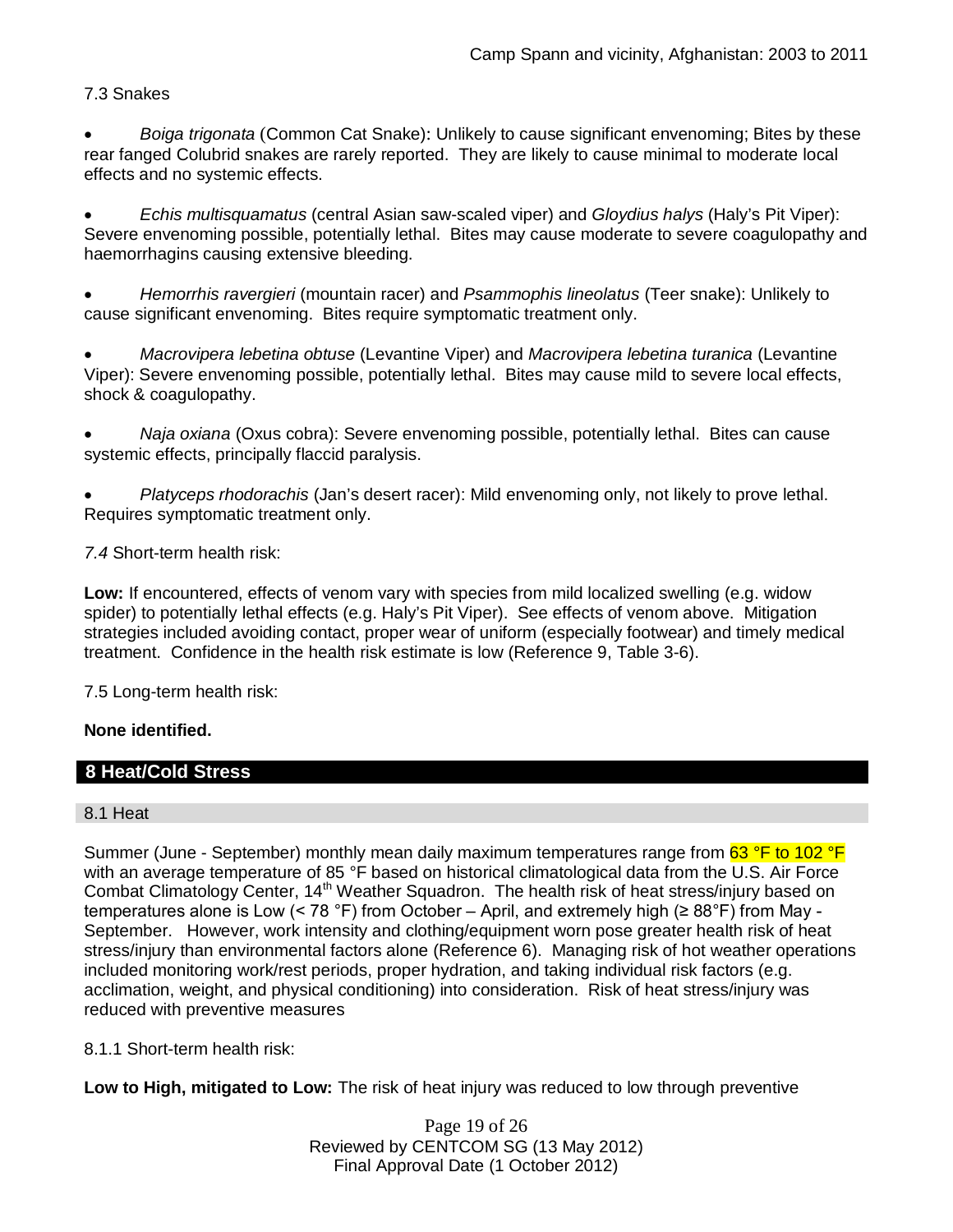measures such as work/rest cycles, proper hydration and nutrition, and monitoring Wet Bulb Globe Temperature (WBGT). Risk of heat injury in unacclimatized or susceptible populations (older, previous history of heat injury, poor physical condition, underlying medical/health conditions), and those under operational constraints (equipment, PPE, vehicles) is High from May – September and Low all other months. Confidence in the health risk estimate is low (Reference 9, Table 3-6).

#### 8.1.2 Long-term health risk:

**Low:** The long-term risk is Low. However, the risk may be greater for certain susceptible persons– those older (i.e., greater than 45 years), in lesser physical shape, or with underlying medical/health conditions. Long-term health implications from heat injuries are rare but may occur, especially from more serious injuries such as heat stroke. It is possible that high heat in conjunction with various chemical exposures may increase long-term health risks, though specific scientific evidence is not conclusive. Confidence in these risk estimates is medium (Reference 9, Table 3-6).

#### 8.2 Cold

### 8.2.1 Short-term health risks:

Winter (December - March) mean daily minimum temperatures range from 28 °F to 61 °F with an average temperature of 43 °F based on historical climatological data from the U.S. Air Force Combat Climatology Center, 14<sup>th</sup> Weather Squadron. Because even on warm days a significant drop in temperature after sunset by as much as 40 °F can occur, there is a risk of cold stress/injury from October – April. The risk assessment for Non-Freezing Cold Injuries (NFCI), such as chilblain, trench foot, and hypothermia, is Low based on historical temperature and precipitation data. Frostbite is unlikely to occur because temperatures rarely drop below freezing. However, personnel may encounter significantly lower temperatures during field operations at higher altitudes. As with heat stress/injuries, cold stress/injuries are largely dependent on operational and individual factors instead of environmental factors alone.

**Low:** The health risk of cold injury is Low. Confidence in the health risk estimate is medium.

8.1.2 Long-term health risk:

**Low:** The health risk of cold injury is Low. Confidence in the health risk estimate is high

### **9 Noise**

#### 9.1 Continuous

The Barrier generator farm on the west side of Camp Spann was reported as loud enough to be a nuisance, but able to have conversations at normal volume around other locations (OEHSA Camp Spann, 2010). Controls at other locations include: generator farm on east side surrounded by double stacked HESCO® barriers, and muffled commercial generator near living tents (HESCO is a registered trademark of HESCO Bastion Ltd).

9.1.1 Short and long-term health risks:

**Not evaluated.** Insufficient quantity and quality of data were available for an accurate health risk assessment.

> Page 20 of 26 Reviewed by CENTCOM SG (13 May 2012) Final Approval Date (1 October 2012)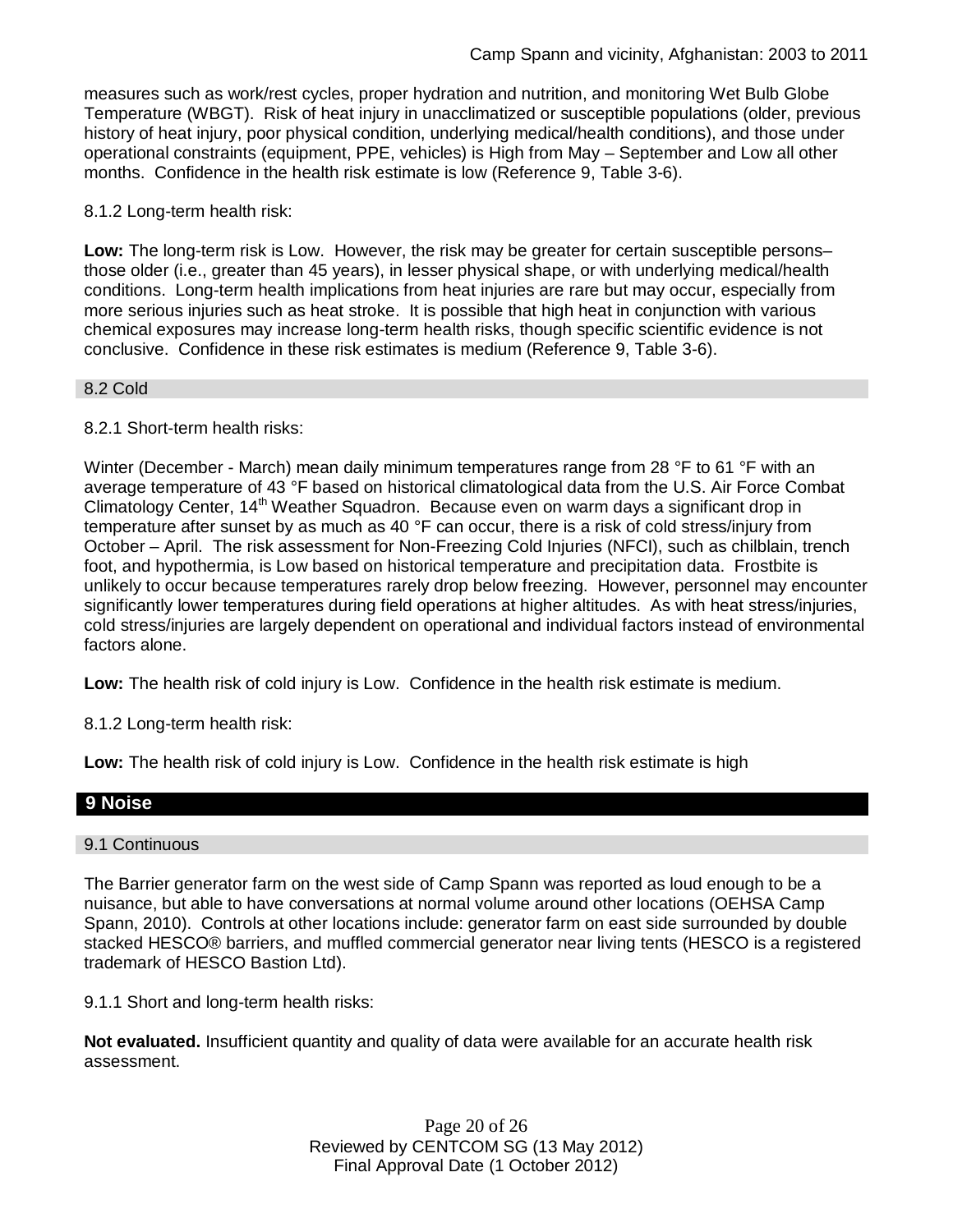#### 9.2 Impulse

No specific hazard sources were documented in the DOEHRS or MESL from 12 November 2003 through 08 October 2011.

9.2.1 Short-term and Long-term health risks:

#### **Not evaluated**.

### **10 Unique Incidents/Concerns**

#### 10.1 Potential environmental contamination sources

DoD personnel are exposed to various chemical, physical, ergonomic, and biological hazards in the course of performing their mission. These types of hazards depend on the mission of the unit and the operations and tasks which the personnel are required to perform to complete their mission. The health risk associated with these hazards depends on a number of elements including what materials are used, how long the exposure last, what is done to the material, the environment where the task or operation is performed, and what controls are used. The hazards can include exposures to heavy metal particulates (e.g. lead, cadmium, manganese, chromium, and iron oxide), solvents, fuels, oils, and gases (e.g. carbon monoxide, carbon dioxide, oxides of nitrogen, and oxides of sulfur). Most of these exposures occur when performing maintenance task such as painting, grinding, welding, engine repair, or movement through contaminated areas. Exposures to these occupational hazards can occur through inhalation (air), skin contact, or ingestion; however exposures through air are generally associated with the highest health risk.

#### 10.2 Waste Sites/Waste Disposal

Lack of proper sanitation at the bulk trash point significantly contributed to the filth fly, rodent, and feral animal populations at Camp Spann, Camp Marmal, Camp Meymaneh, and FOB Hairatan. Recommendations were made to have dumpsters with tight fitting lids; they also needed to be emptied more often to prevent overfilling or increase the amount of dumpsters per trash collection point to alleviate overfilling.

All waste material (Hazardous materials, solid, and grey/black water) was removed from site for disposal from Camp Marmal and Camp Spann (Marmal OEHSA March 2010; Spann OEHSA November 2010). Waste material was likely disposed in the same manner at the remaining sites, but could not be confirmed with available reports.

#### 10.2.1 Short-term and Long-term health risks

**Not evaluated**. Insufficient quantity and quality of data were available for an accurate health risk assessment.

#### 10.3 Food Sanitation

A search of the DOEHRS and MESL from 1 January 2002 to 30 November 2011 yielded limited food sanitation inspection records at Camp Spann, Camp Marmal, and Camp Meymaneh for 2004, 2008, 2010 and 2011. Food sanitation deficiencies found at Camp Spann and Camp Marmal are summarized below:

> Page 21 of 26 Reviewed by CENTCOM SG (13 May 2012) Final Approval Date (1 October 2012)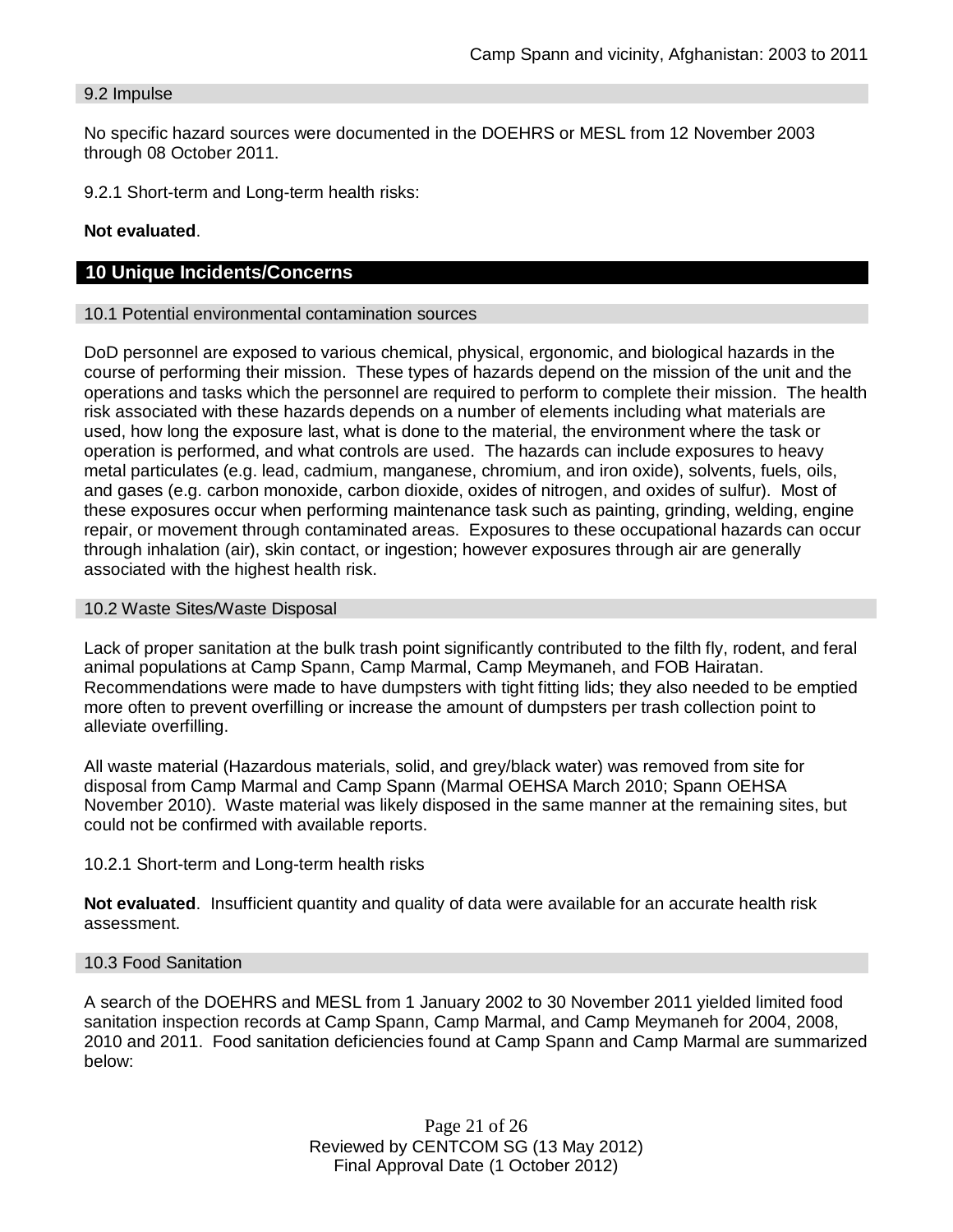Deficiencies reported at Camp Spann include: Improper cold temperatures (refrigeration units; serving line), improper sanitation of cookware, lack of hand washing signs and stations. Deficiencies reported at Camp Marmal include: A DFAC tent received an unsatisfactory rating for the routine food service establishment inspection conducted on 19 July 2010. Subsequent inspections were rated marginal and satisfactory. Another DFAC Tent inspection was conducted on 18 October 2010 with marginal ratings that required multiple follow up meetings to correct all issues. The issues were related to grey water, grease trap, filth flies and pigeons. The FLUOR® Inc. contractors took over management of the U.S. DFAC to maintain and improve food service capabilities (FLUOR is a registered trademark of the Fluor Corporation). The German DFAC was inspected on 15 July 2010 and the overall rating was Excellent. All areas were inspected and there was evidence of strict cleaning and sanitation enforcement. Deficiencies (grey water, grease traps, filth flies, pigeons) associated with U.S. DFAC are summarized below.

• Grey water was found surfacing on the North side of the DFAC resulting in bad odors, potential breeding grounds for filth flies, and mosquito breeding ground in warmer weather. Grey water surfacing was probably caused by clogged underground grey-water lines that were the cause of the grease-trap issue.

• The grease trap was used to remove non-emulsified grease from the DFAC wastewater discharge lines; waste grease from cooking and food waste was occasionally dumped into the grease trap. The German employees cleaned out the grey water lines near the DFAC several times; however DFAC personnel continued to dump liquid grease from cooking, and food waste into the grease trap resulting in grey water surfacing on the north side of DFAC. The grey water resulted in bad odors, potential breeding grounds for filth flies and mosquitoes.

Filth flies were common in the eating area, kitchen, and grease trap/waste area. Recommendations made to correct the filth fly issue included: provide lids for trash receptacles, clean up food waste and grease in the vicinity of the grease barrels, ensure grease barrels were covered at all times, and resolve the grease trap issue, i.e. standing water would dry up thus eliminating one source of the filth flies.

• Pigeons were commonly found within the eating area. Pigeons potentially carry multiple human diseases and need to be excluded from entry into food consumption area. Recommendations were made to exclude the pigeons from the DFAC eating area by keeping the doors shut. Pigeons were also entering through spaces at the ends of the eating area tent (where the heater ducts enter the tent); it was recommended to sand-bag, or otherwise close off these areas to avoid pigeon entry.

10.3.1 Short-term and Long-term health risks

**Not evaluated**. Insufficient quantity and quality of data were available for an accurate health risk assessment.

### 10.4 Pesticides/Pest Control:

The health risk of exposure to pesticide residues is considered within the framework of typical residential exposure scenarios, based on the types of equipment, techniques, and pesticide products that have been employed, such as enclosed bait stations for rodenticides, various handheld equipment for spot treatments of insecticides and herbicides, and a number of ready-to-use (RTU) methods such as aerosol cans and baits. The control of rodents required the majority of pest management inputs, with the acutely toxic rodenticides staged as solid formulation lethal baits placed in tamper-resistant bait stations indoors and outdoors throughout cantonment areas. Nuisance insects, including biting and stinging insects such as bees, wasps, and ants, also required significant pest management inputs. Use

> Page 22 of 26 Reviewed by CENTCOM SG (13 May 2012) Final Approval Date (1 October 2012)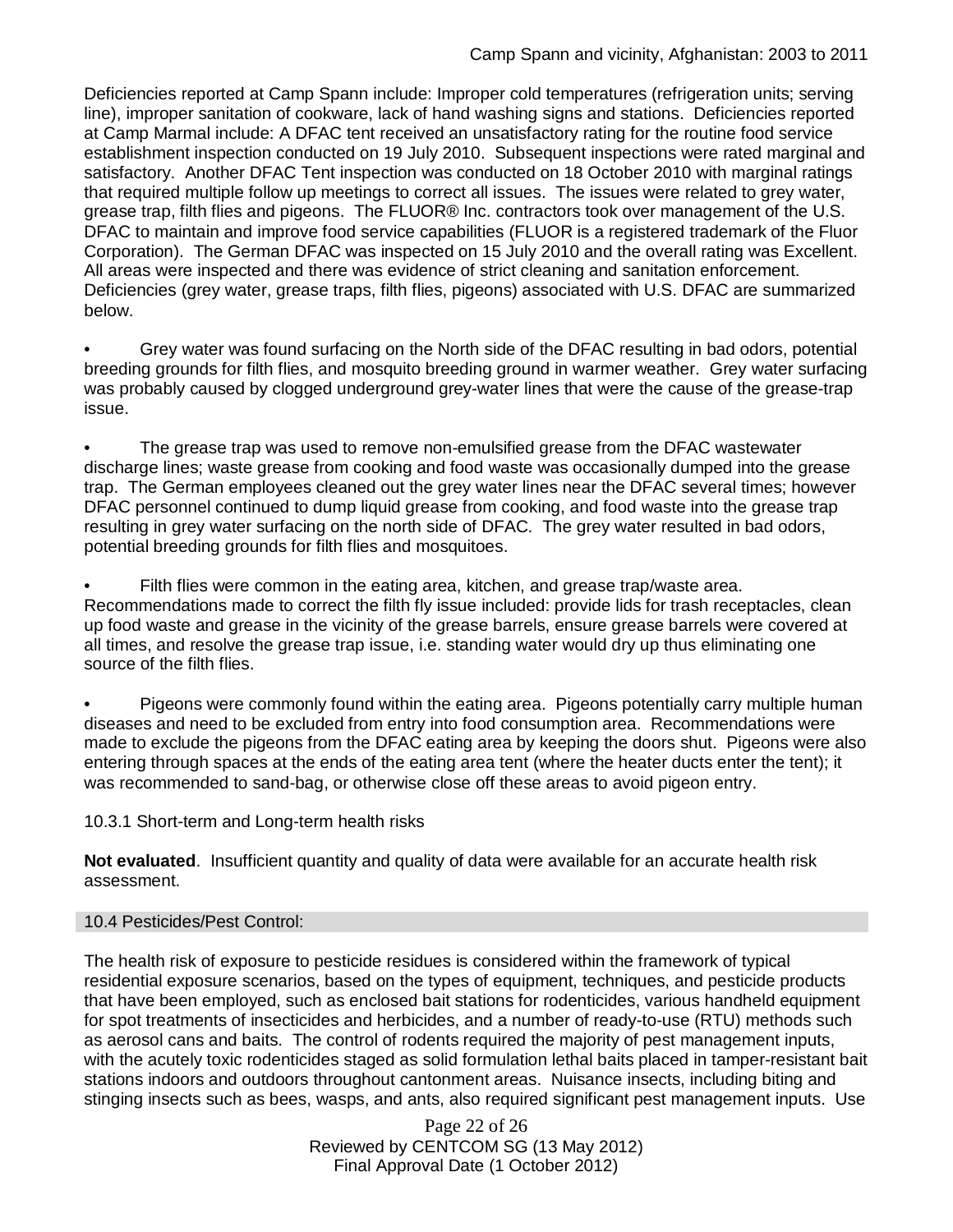of pesticides targeting against these pests generally involved selection of compounds with low mammalian toxicity and short-term residual using pinpoint rather than broadcast application techniques. No specific hazard sources were documented in DOEHRS or MESL data portal. A total of four monthly pesticide application reports in the MESL data portal for Camp Spann (May 2006 to January 2007) list the usage of pesticides on the site. For each pesticide product applied during this period, the EPA approved label has been archived, providing a framework how each pesticide handled and applied (see below).

#### 10.4.1 Rodenticides

Brodifacoum and bromadiolone were used to control rodents.

#### 10.4.2 Insecticides

Insecticides used to control ants, bees, crickets, fleas, flies, lice, mosquitoes, spiders, termites, and wasps incude: pyrethrins, ß-cyfluthrin, methomy, (z)-9- tricosene, bifenthrin, polybutylenes, piperonyl butoxide, n-octyl bicycloheptene dicarboximide, and polyisobutylenes.

#### 10.4.3 Herbicides

Glyphosate was used to control weeds.

*10.4.4* Short-term and Long-term health risks

**Low:** Long term health risk is Low. Confidence in the health risk assessment is medium (Reference 9, Table 3-6).

#### 10.5 Asbestos

No specific hazard sources were documented in the DOEHRS or MESL from 12 November 2003 through 08 October 2011.

#### 10.6 Lead Based Paint

No specific hazard sources were documented in the DOEHRS or MESL from 12 November 2003 through 08 October 2011.

#### 10.7 Burn Pit

No burn pit samples were provided for evaluation. While not specific to Camp Spann and vicinity, the consolidated epidemiological and environmental sampling and studies on burn pits that have been conducted as of the date of this publication have been unable to determine whether an association does or does not exist between exposures to emissions from the burn pits and long-term health effects (Reference 7). The committee's review of the literature and the data suggests that service in Iraq or Afghanistan (i.e., a broader consideration of air pollution than exposure only to burn pit emissions) may be associated with long-term health effects, particularly in susceptible (e.g., those who have asthma) or highly exposed subpopulations, such as those who worked at the burn pit. Such health effects would be due mainly to high ambient concentrations of PM from both natural and anthropogenic sources, including military sources. If that broader exposure to air pollution turns out to be relevant, potentially related health effects of concern are respiratory and cardiovascular effects and cancer. Susceptibility to the PM health effects could be exacerbated by other exposures, such as stress, smoking, local climatic conditions, and co-exposures to other chemicals that affect the same biologic or chemical

> Page 23 of 26 Reviewed by CENTCOM SG (13 May 2012) Final Approval Date (1 October 2012)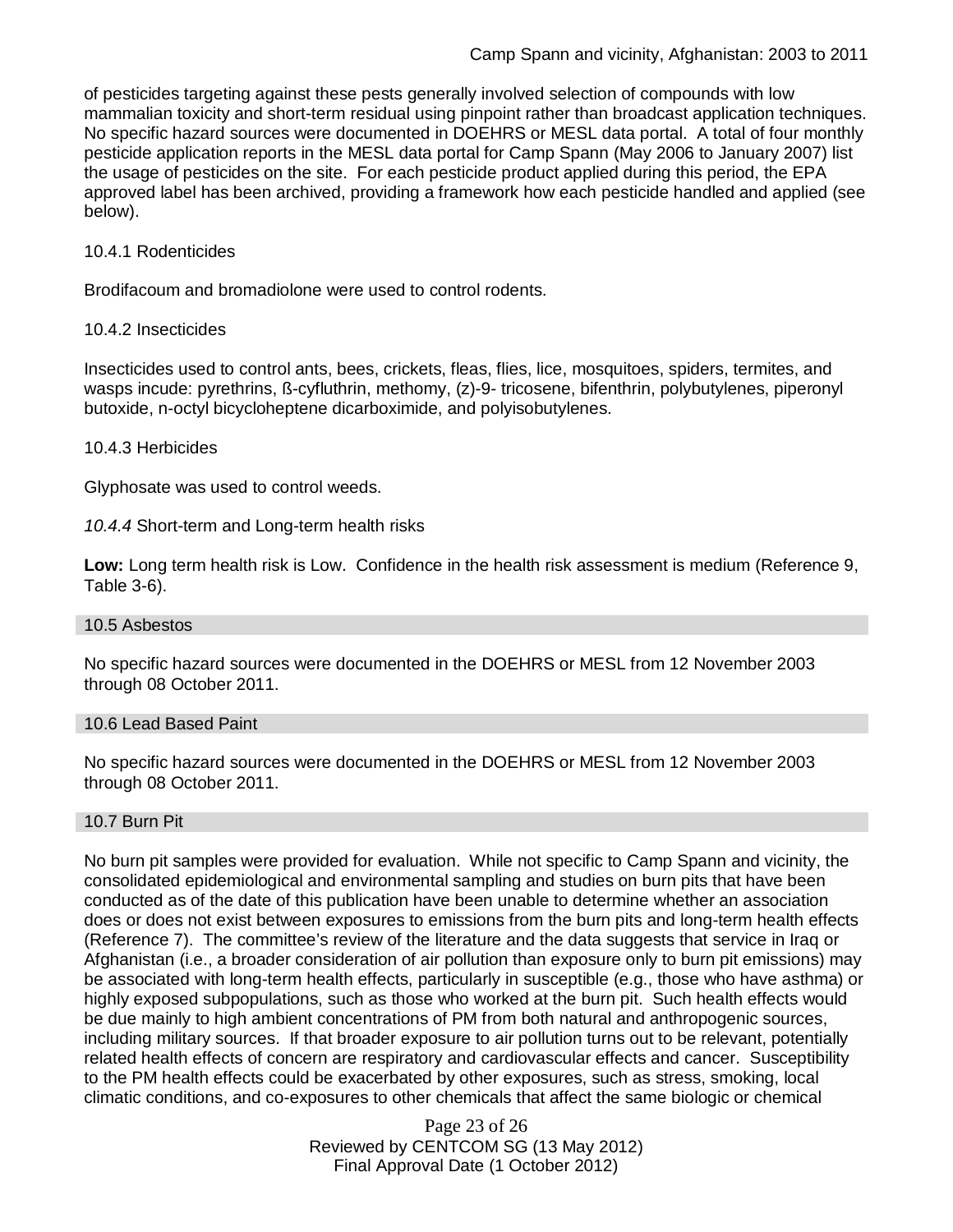processes. Individually, the chemicals measured at burn pit sites in the study were generally below concentrations of health concern for general populations in the United States. However, the possibility of exposure to mixtures of the chemicals raises the potential for health outcomes associated with cumulative exposure to combinations of the constituents of burn pit emissions and emissions from other sources.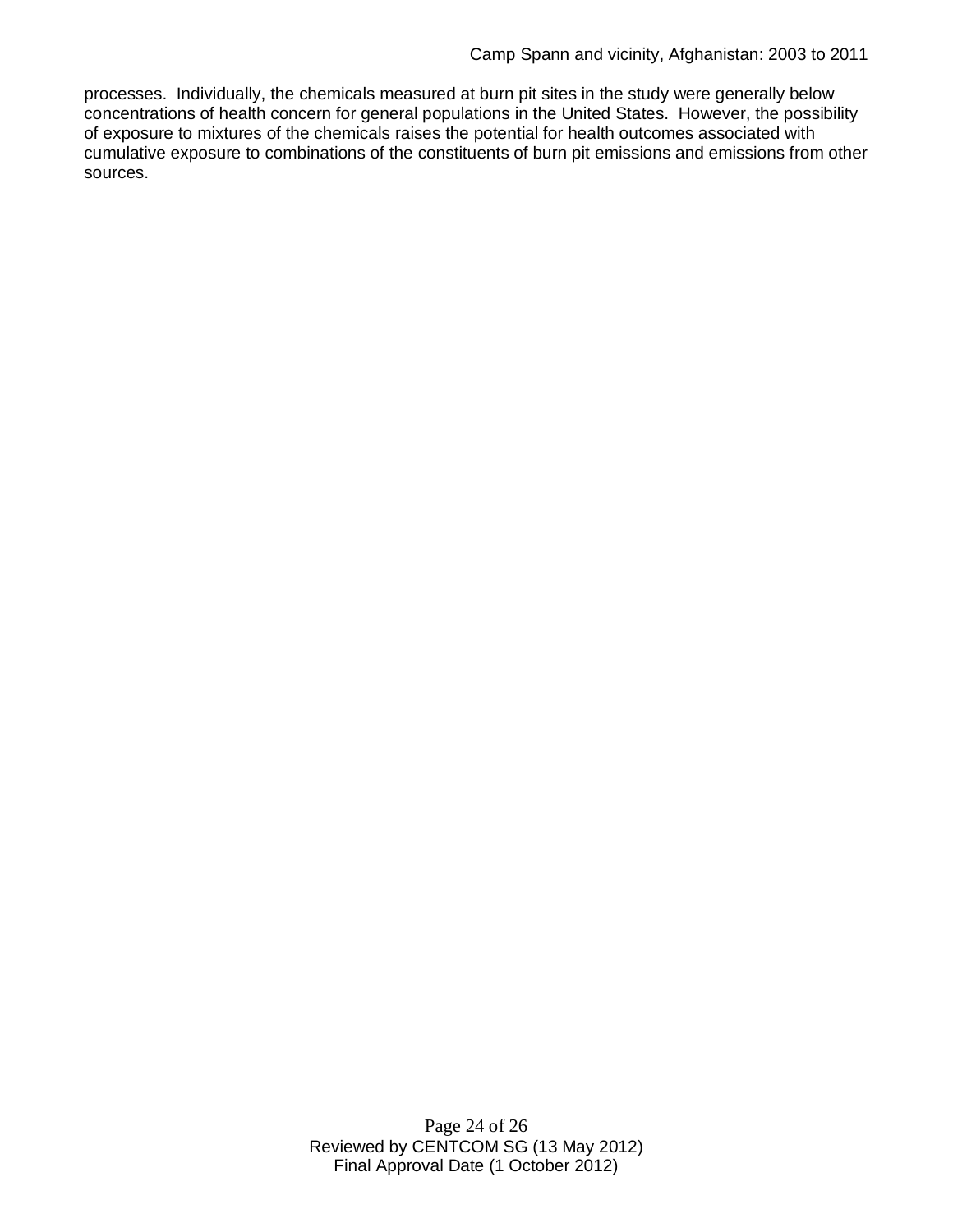## **11 References<sup>1</sup>**

- 1. Casarett and Doull's Toxicology: the Basic Science of Exposures, Chapter 2- Principles of Toxicology; Fifth Edition, McGraw Hill, New York.
- 2. Clinical Toxinology Resources: http://www.toxinology.com/. University of Adelaide, Australia.
- 3. Defense Occupational and Environmental Health Readiness System (referred to as the DOEHRS-EH database) at https://doehrs-ih.csd.disa.mil/Doehrs/. Department of Defense (DoD) Instruction 6490.03, *Deployment Health*, 2006.
- 4. DoDI 6055.05, Occupational and Environmental Health, 2008.
- 5. DoD MESL Data Portal: https://mesl.apgea.army.mil/mesl/.Some of the data and reports used may be classified or otherwise have some restricted distribution.
- 6. Goldman RF. 2001. Introduction to heat-related problems in military operations. *In*: Textbook of military medicine: medical aspects of harsh environments Vol. 1, Pandolf KB, and Burr RE (Eds.), Office of the Surgeon General, Department of the Army, Washington DC.
- 7. IOM (Institute of Medicine). 2011*.* Long-term health consequences of exposure to burn pits in Iraq and Afghanistan*.* Washington, DC: The National Academies Press.
- 8. Joint Staff Memorandum (MCM) 0028-07, Procedures for Deployment Health Surveillance, 2007.
- 9. USA PHC TG230, June 2010 Revision.
- 10. USACHPPM. 2008. Particulate Matter Factsheet; 64-009-0708, 2008.
- 11. Modification 11 to United States Central Command Individual Protection and Individual Unit Deployment Policy, 2 December 2011.
- 12. CDC. 2012. Morbidity and Mortality Weekly Report. Imported Human Rabies in a U.S. Army Soldier. May 4, 2012. 61(17); 302-305.

Page 25 of 26 Reviewed by CENTCOM SG (13 May 2012) Final Approval Date (1 October 2012)

<sup>1</sup> NOTE. The data are currently assessed using the 2010 TG230. The general method involves an initial review of the data which eliminates all chemical substances not detected above 1-yr negligible MEGs. Those substances screened out are not considered acute or chronic health hazards so are not assessed further. For remaining substances, acute and chronic health effects are evaluated separately for air water (soil is only evaluated for long term risk). This is performed by deriving separate short-term and long term population exposure level and estimates (referred to as population exposure point concentrations (PEPC)) that are compared to MEGs derived for similar exposure durations. If less than or equal to negligible MEG the risk is Low. If levels are higher than negligible then there is a chemical-specific toxicity and exposure evaluation by appropriate SMEs, which includes comparison to any available marginal, critical or catastrophic MEGs. For drinking water 15 L/day MEGs are used for the screening while site specific 5-15 L/day are used for more detailed assessment. For nondrinking water (such as that used for personal hygiene or cooking) the 'consumption rate' is limited to 2 L/day (similar to the EPA) which is derived by multiplying the 5 L/day MEG by a factor of 2.5. This value is used to conservatively assess non drinking uses of water.